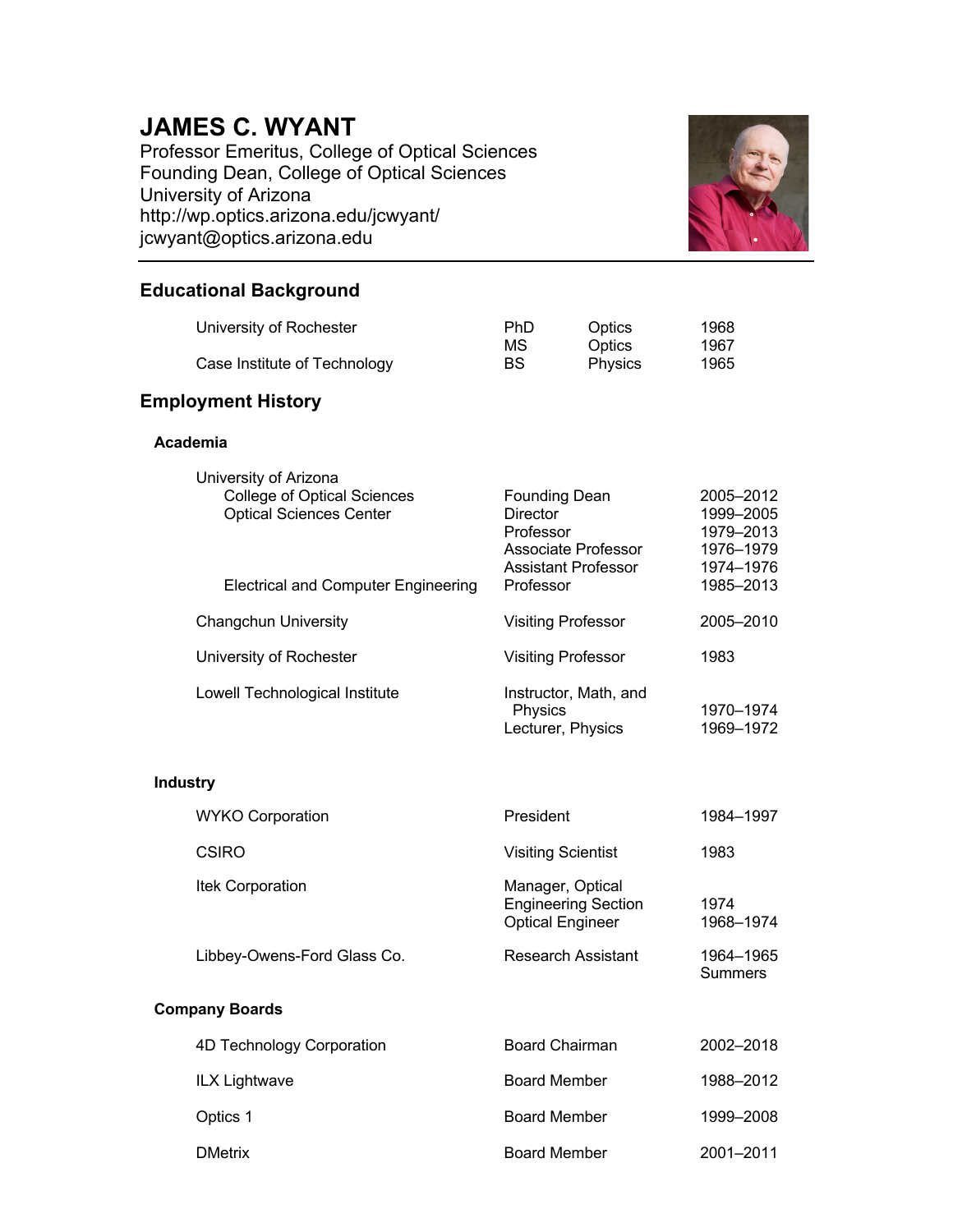| Veeco Instruments                   | <b>Board Member</b>                                                      | 1997-1999                               |
|-------------------------------------|--------------------------------------------------------------------------|-----------------------------------------|
| <b>WYKO Corporation</b>             | Board Chairman                                                           | 1984-1997                               |
| <b>Wyant Measurement Systems</b>    | Board Chairman                                                           | 1981-1984                               |
| <b>University Board of Trustees</b> |                                                                          |                                         |
| University of Rochester             | Life Trustee<br><b>Board of Trustees</b>                                 | $2017 - date$<br>2012-2017              |
| Case Western Reserve University     | <b>Emeriti Trustee</b><br><b>Board Chair</b><br><b>Board of Trustees</b> | $2021 - date$<br>2016-2020<br>2010-2021 |

#### **Awards**

#### **Technical Awards**

Election to National Academy of Engineering, 2007.

Election to National Academy of Inventors, 2015.

- Optica Frederic Ives Medal/Jarus W. Quinn Prize (Highest award given by Optica formerly OSA), "For pioneering contributions in advancing the science and technology of quantitative interferometric metrology, his leadership as an educator and entrepreneur, and his visionary service to the global optics and photonics community," 2022.
- SPIE Gold Medal (Highest award given by SPIE), "For significant contributions to the field of interferometry and optical testing," 2003.
- SPIE Visionary Award, "For his role as founding dean of the College of Optical Sciences at the University of Arizona, for pioneering photonics at WYKO Corporation and 4D Technology, for deeply generous philanthropy to enable education in optics, and for thoughtful investment in the future of photonics," 2019.
- SPIE Charles S. Vikram Award, "For pioneering contributions to the field of quantitative interferometric optical testing and for nurturing the invention of phase-measurement interferometer systems," 2010.
- SPIE Technology Achievement Award (WYKO), "For development of software and instrumentation for optical quality metrology," 1988.
- OSA Joseph Fraunhofer Award, "For pioneering work in the development of optical testing technology," 1992.

R&D 100 Award, "For Model RST Rough Surface Tester," 1993. (WYKO) "Phase-Cam 1000 – Fizeau Interferometer," 2004 (4D Technology) "Phase-Cam 4010-MW – Dynamic multiple wavelength interferometer," 2005 (4D Technology) "DX-40 Array Microscope," 2005 (DMetrix) "SpeckleCam," 2006 (4D Technology)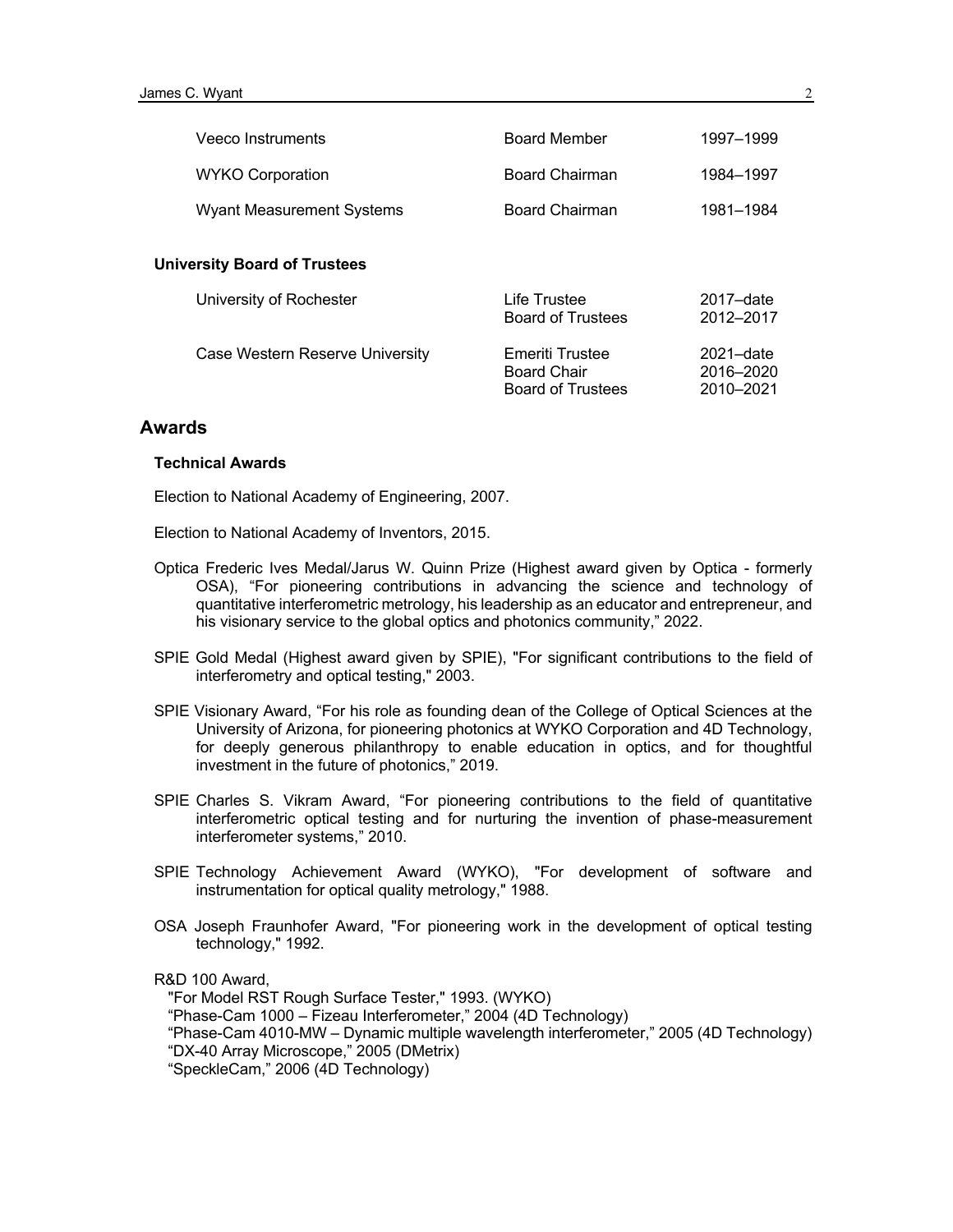Photonics Circle of Excellence Award,

"Development of multiple-wavelength TOPO," 1988. (WYKO)

"TOPO A/F noncontact surface profiler with autofocus," 1990. (WYKO)

"MicroProbe 3D scanning probe microscope," 1992. (WYKO)

"WYKO rough surface tester," 1993. (WYKO)

"Phase-Cam 4000," 2004. (4D Technology)

NASA Goddard Achievement in Excellence Award for its contribution to the James Webb Space Telescope (JWST) project, 2006.

Member of the International Order of the Knights of Holography, 2013.

Wolfram (*Mathematica*) Innovator Award, 2021.

#### **Entrepreneurial Awards**

University of Arizona College of Business and Public Administration Entrepreneurial Fellow, 1989.

Arizona "Innovator of the Year" Product Award, 1993.

Tom Brown Excellence in Entrepreneurship Award, 2005.

University of Arizona Technology Innovation Award, 2005.

Arizona Technology Council William F. McWhortor Award, 2011.

The David N. Allen Award for Leadership and Vision, 2019.

AccountabilIT Lifetime Achievement Award – Governor's Celebration of Innovation Awards, 2019

#### **Other Awards**

SPIE Governors' Award, 1979.

University of Rochester College of Engineering Distinguished Alumnus Award, 1994.

- Doctorado Honoris Causa, Instituto Nacional de Astrofisica, Optica y Electronica, Puebla, Mexico, 2008.
- Case Alumni Association Gold Medal Award, 2014.
- Case Western Reserve University Athletic Hall of Fame, 2016.
- The University of Arizona renamed the College of Optical Sciences the James C. Wyant College of Optical Sciences, 2019.
- Case Western Reserve University's highest form of recognition, The University Medal, for exceptional leadership, dedication, and service to the university, to higher education and to society, 2020.

Honorary Doctor of Science Degree, University of Rochester, 2021.

SPIE Special Tribute to James C. Wyant - The Extraordinaire in Optical Metrology and Optical Education, 2021.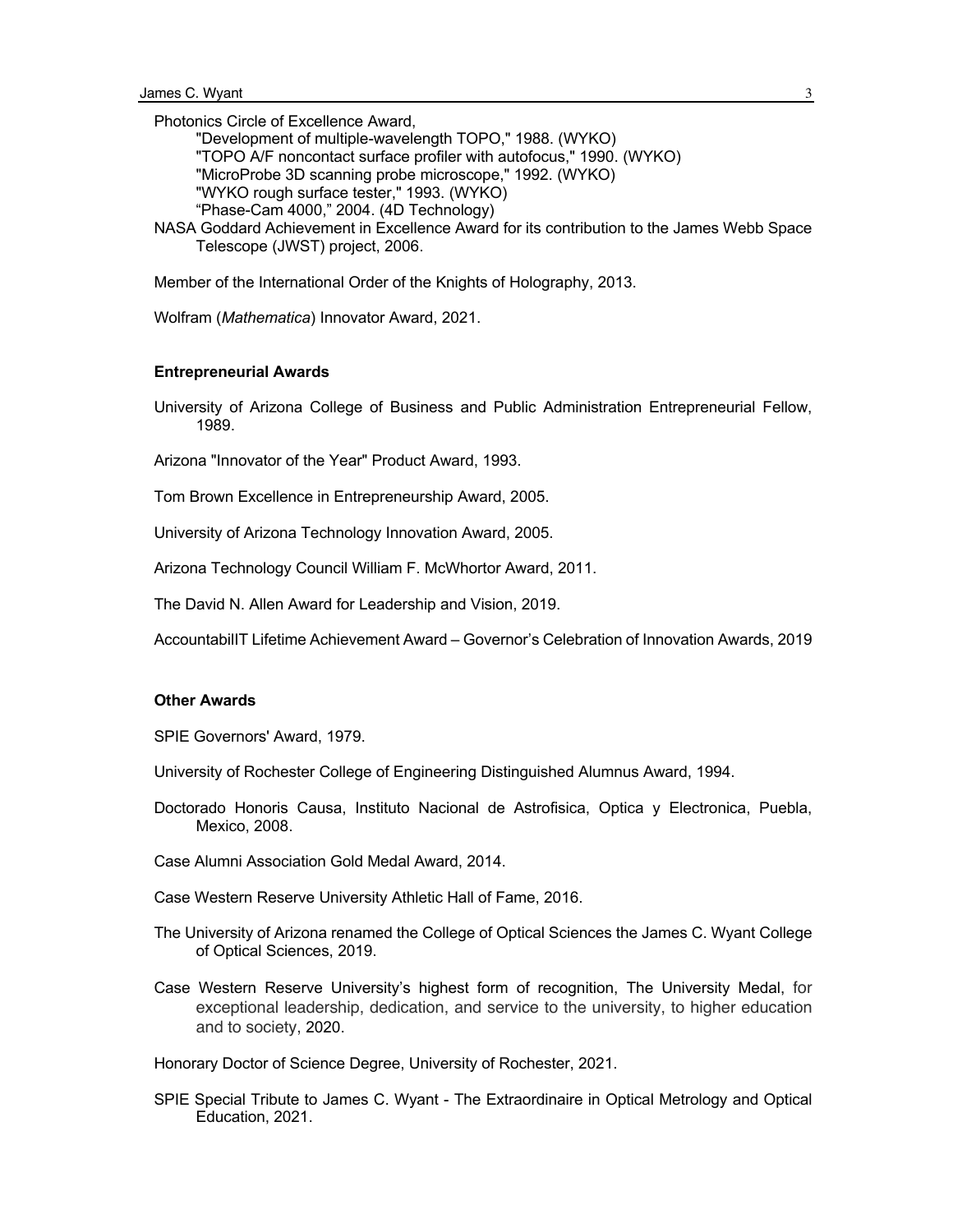# **Companies Founded or Co-Founded**

Wyant Measurement Systems - 1981 WYKO Corporation - 1982 4D Technology - 2002

### **Professional Society Affiliations**

| OSA - The Optical Society                             |                      |
|-------------------------------------------------------|----------------------|
| <b>Presidential Advisory Committee</b>                | 2012 - date          |
| Immediate Past-President                              | 2011                 |
| President                                             | 2010                 |
| President-Elect                                       | 2009                 |
| Vice President                                        | 2008                 |
| <b>Executive Committee</b>                            | 1980-1981, 2008-2011 |
| <b>Board of Directors</b>                             | 1979-1981, 2008-2011 |
| Fellow                                                | 1977-date            |
| Member                                                | 1966-date            |
| SPIE – International Society for Optics and Photonics |                      |
| President's Advisory Committee                        | 1987–date            |
| Immediate Past-President                              | 1987                 |
| President                                             | 1986                 |
| President-Elect                                       | 1985                 |
| <b>Board of Directors</b>                             | 1978-1984            |
| Fellow                                                | 1980-date            |
| Member                                                | 1972-date            |
| Optical Society of Japan                              |                      |
| <b>International Advisory Member</b>                  | 1999-2015            |
| Optical Society of India                              |                      |
| Lifetime Fellow                                       | 2005-date            |
| <b>Distinguished Fellow</b>                           | $2021 - date$        |
| Optical Society of Korea                              |                      |
| Honorary Member                                       | 2010-date            |
|                                                       |                      |

#### **Journal Editor**

Optical Engineering, Sept.-Oct. 1975, "Applications of Holography." Optical Engineering, July-Aug. 1977, "Metal Optics." Optical Engineering, Sept.-Oct. 1980, "Holography," Associate Editor, Optical Engineering, 1976–1984 Advisory Editor, Optics Letters–1975 Associate Editor, JOSA, 1978–1983 Topical Editor, JOSA, 1983–1986 Associate Editor, Applied Optics, 1983, 1988–1992 Topical Editor, Applied Optics, 1989–1992 Topical Editor, Optics Letters, 1990–1992 Optical Technology Division Editor, Applied Optics, 1992–1997 Associate Editor, Optics Express, 1998–2004 Editor-in-Chief, Applied Optics, 2006–2008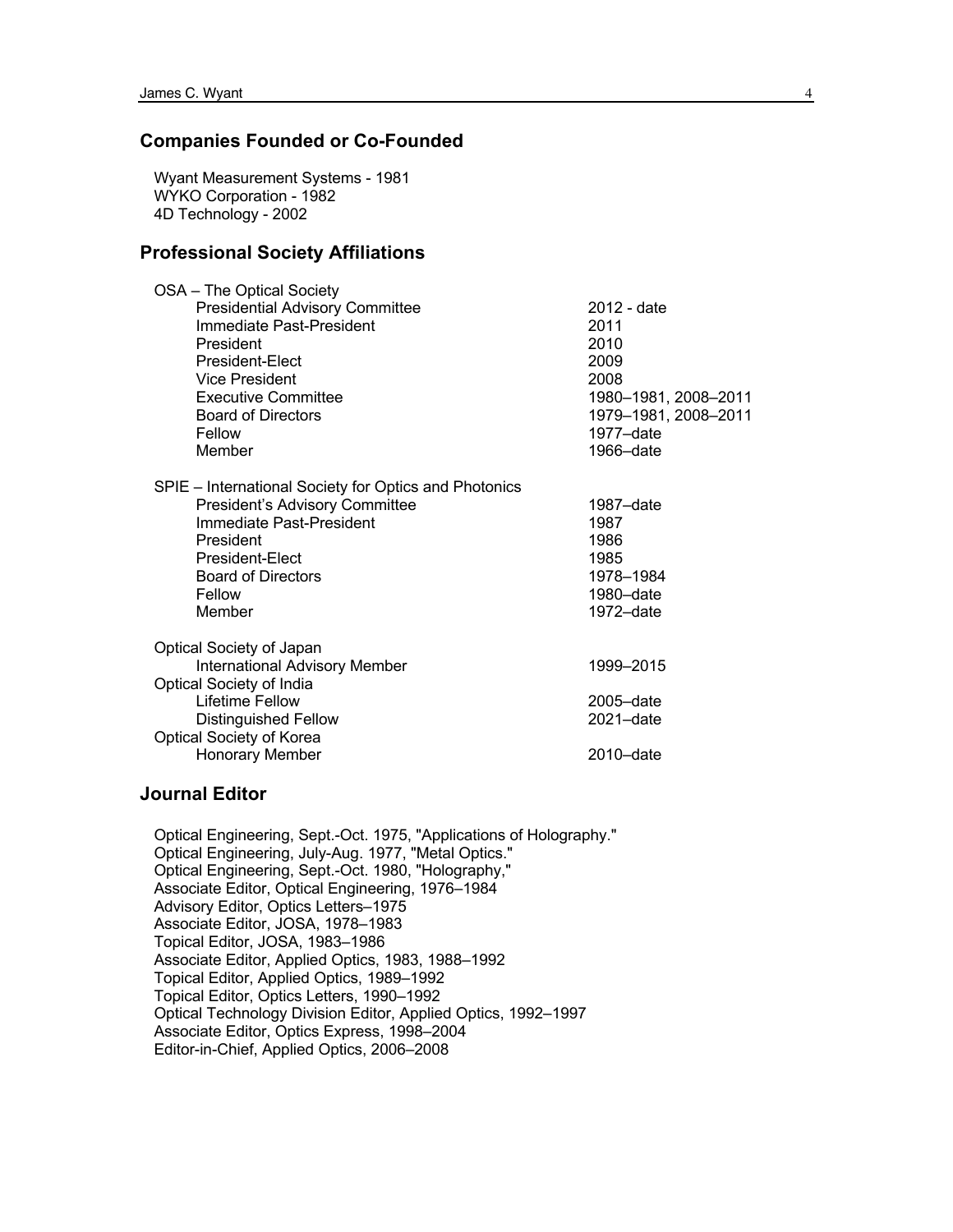## **Book Series Editor**

Applied Optics and Optical Engineering, **Vol. VII–Vol XI**, Academic Press, (1979–1992) (Coedited with R. R. Shannon)

#### **Book Author**

Field Guide to Interferometric Optical Testing, SPIE, 2006 (Co-authored with Eric Goodwin)

#### **Book Chapter Author**

- 1. "Holographic and moiré techniques," Chap.12 in Optical Shop Testing, D. Malacara, Ed., Wiley-Interscience, New York, 1978.
- 2. "Adaptive Optics," Chap. 3 in Adaptive Optics and Short Wavelength Sources, S. F. Jacobs, M. Sargent III, and M. O. Scully, Eds., Addison-Wesley, Reading, Massachusetts, 1978.
- 3. "Diamond turned metal optics," Chap. 6 in Adaptive Optics and Short Wavelength Sources, S. F. Jacobs, M. Sargent III, and M. O. Scully, Eds., Addison-Wesley, Reading, Massachusetts, 1978. (Co-authored with Richard N. Shagam).
- 4. "Basic wavefront aberration theory for optical metrology," for Applied Optics and Optical Engineering, Vol 11, edited by R. R. Shannon and J. C. Wyant (Academic Press, 1992). (Co-authored with K. Creath).
- 5. "Holographic and speckle tests," for Optical Shop Testing, 2nd Edition, edited by Daniel Malacara (John Wiley and Sons, 1992). (Co-authored with K. Creath).
- 6. "Tests using moiré and fringe projection techniques," for Optical Shop Testing, 2nd Edition, edited by Daniel Malacara (John Wiley and Sons, 1992). (Co-authored with K. Creath).
- 7. "Testing of aspheric wavefronts and surfaces," Chap.12 in Optical Shop Testing, D. Malacara, Ed., Wiley-Interscience, New York, 2007. (Co-authored with D. Malacara, K. Creath, and J. Schmit).
- 8. "Surface profilers, multiple wavelength, and white light interferometry," Chap.15 in Optical Shop Testing, D. Malacara, Ed., Wiley-Interscience, New York, 2007. (Co-authored with J. Schmit and K. Creath).
- 9. "Optical metrology of diffuse surfaces," Chap.16 in Optical Shop Testing, D. Malacara, Ed., Wiley-Interscience, New York, 2007. (Co-authored with K. Creath and J. Schmit).
- 10. "Wacko WYKO," Chap. 11 in Engineering a High-Tech Business, Jose Miguel Lopez-Higuera and Brian Culshaw, Ed., SPIE Press, Bellingham Washington, 2008.
- 11. "A wonderful world of holography, interferometry, and optical testing (honorary lecture)" in Fringe 2009, W. Ostenand M. Kujawinska, Ed., Springer, New York, 2009.
- 12. "Use of Computer Generated Holograms in Optical Testing," Chapter 14 in OSA Handbook of Optics, Third Edition, Volume II, McGraw-Hill, 2010. (Co-authored with Katherine Creath).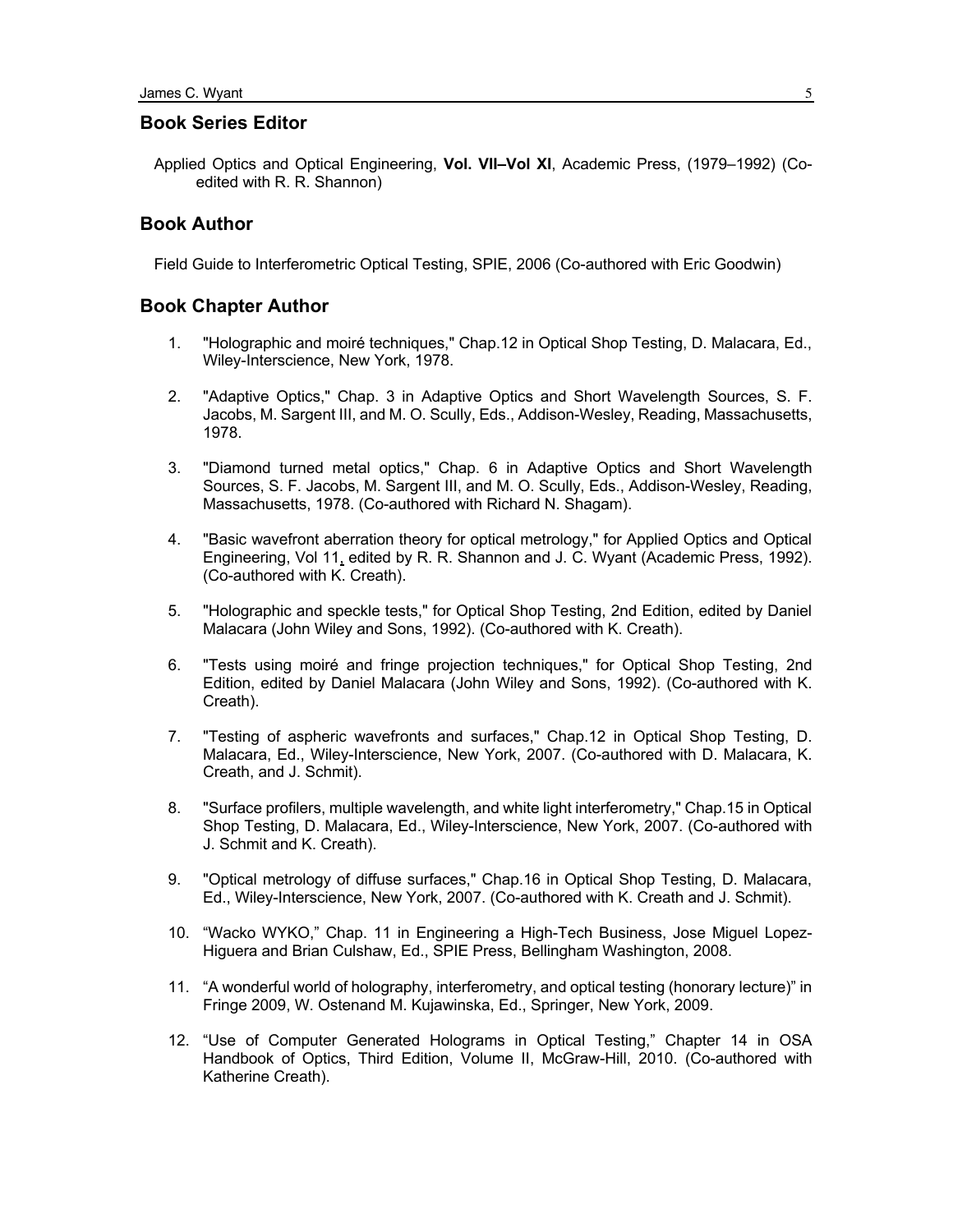13. "Thin Film Interference," Chapter 23 in College of Optical Sciences, Masud Mansuripur, Ed., 2014.

#### **Wolfram** *Mathematica* **Demonstrations**

Wolfram (*Mathematica*) Innovator Award, 2021

- 1. James C. Wyant, "Moiré Pattern of Two Fresnel Zone Plates" http://demonstrations.wolfram.com/MoirePatternOfTwoFresnelZonePlates/ Wolfram Demonstrations Project Published: June 2007
- 2. James C. Wyant, "Moiré Pattern of Two Equally Spaced Circular Ring Patterns" http://demonstrations.wolfram.com/MoirePatternOfTwoEquallySpacedCircularRingPatterns/ Wolfram Demonstrations Project Published: August 2007
- 3. James C. Wyant, "Moiré Pattern of Two Straight Line Patterns" http://demonstrations.wolfram.com/MoirePatternOfTwoStraightLinePatterns/ Wolfram Demonstrations Project Published: August 2007
- 4. James C. Wyant, "Wavefront Maps and Profiles of Seidel Aberrations" http://demonstrations.wolfram.com/WavefrontMapsAndProfilesOfSeidelAberrations/ Wolfram Demonstrations Project Published: January 4, 2012
- 5. James C. Wyant, "Plots of Zernike Polynomials " http://demonstrations.wolfram.com/PlotsOfZernikePolynomials/ Wolfram Demonstrations Project Published: January 15, 2013
- 6. James C. Wyant, "Point Spread and Modulation Transfer Functions of Zernike Wavefronts" http://demonstrations.wolfram.com/PointSpreadAndModulationTransferFunctionsOfZernikeWave fronts/ Wolfram Demonstrations Project Published: January 25, 2013
- 7. James C. Wyant, "Point Spread and Modulation Transfer Functions for Seidel Aberrations" http://demonstrations.wolfram.com/PointSpreadAndModulationTransferFunctionsForSeidelAberr ation/ Wolfram Demonstrations Project Published: February 13, 2013
- 8. James C. Wyant, "Using web*Mathematica* to Solve Optics Problems" https://wp.optics.arizona.edu/jcwyant/mathematica/webmathematica/

#### **Research and Development Accomplishments**

1. First to use computer generated holograms (CGHs) to test aspheric surfaces (1969). CGHs are now commonly used to test aspheric optics and most high-quality optical systems now use aspheric optics.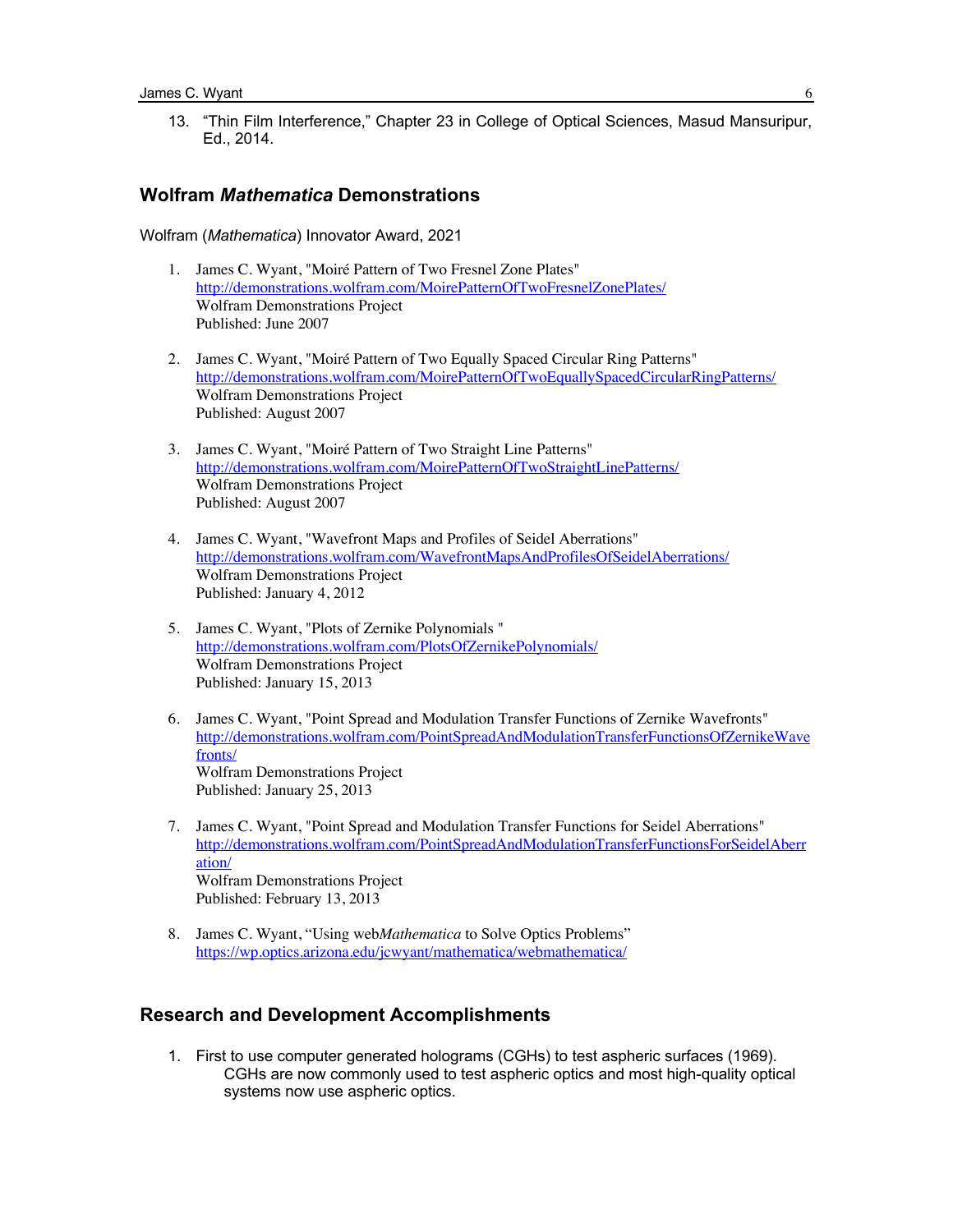2. Developed special shearing interferometer wavefront sensor for use in the correction of atmospheric turbulence (1970).

Was a member of a team of 3 at the Itek Corporation who were the first to demonstrate what is now called adaptive optics for the correction of atmospheric turbulence. (The work quickly became classified.)

- 3. Early development of phase-shifting interferometry (1970) Essentially all interferometers made today for the measurement of wavefront or surface shape use phase-shifting interferometry.
- 4. First user-friendly, graphics intensive, software for analysis of interferograms using a personal computer (1982) Many copies of this were sold through Wyant Measurement Systems or through Zygo. The software later became the basis of the WYKO Corporation software.
- 5. First to develop and sell a computerized optical interferometric profilometer for measurement of smooth surfaces in the Angstrom range (1982). Thousands of these profilometers have been sold by WYKO and other companies for many different markets.
- 6. Development of computerized interferometer for measuring optical wavefronts (1983). This added user-friendly, graphics intensive, software to classical interferometers for improved optical testing.
- 7. Development of two-wavelength interferometric techniques for extending the dynamic range of interferometric measurements (1985). This increased the dynamic range of computerized optical interferometric profilometers and increased the number of applications for the profilometer.
- 8. First to develop a computerized interference microscope to measure magnetic read/write disks and heads (1989).

For a few years, essentially any company in the world who made magnetic read/write heads for hard disk drives used our WYKO profilometer for measuring every single read/write head they manufactured to make sure it met the specifications. Being able to measure the shape of the heads was essential for producing higher capacity, faster, computer disk drives.

9. First to develop a computerized interferometric profiler using coherence peak sensing techniques to measure much rougher surfaces than could be previously measured (1993).

Extended the dynamic range of the computerized interferometric profiler and greatly increased the applications for the profiler. Thousands of these profilometers have been sold by many different companies for many different markets.

- 10. Development of interferometric stitching techniques for giving high spatial resolution surface microstructure measurements over a large field-of-view (1996). Further increased the applications for the profiler.
- 11. First to develop practical interferometric metrology having reduced sensitivity to vibration (2000).

Our reduced sensitivity techniques appear to be a paradigm shift in how large optics is tested. The techniques were used in the testing of the optics for the James Webb Space Telescope and are now being used in most, if not all, of the giant telescopes currently being fabricated. Besides applications in the optics industry, other applications have been found in the machine tool and semiconductor industries, as well as in biomedical engineering.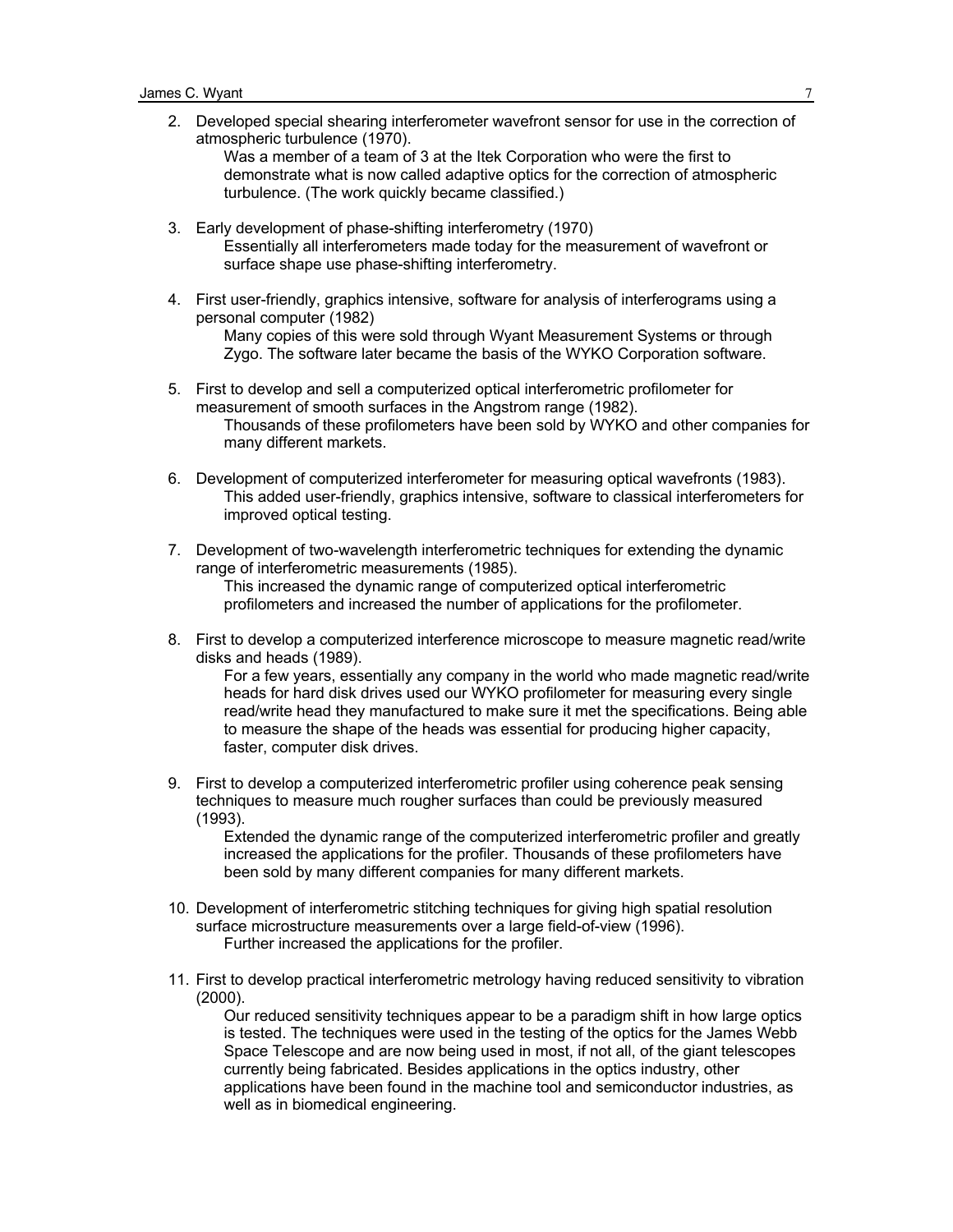## **Patents**

- 1. U.S. Patent No. 3,829,219 "Shearing interferometer," 1974.
- 2. U.S. Patent No. 4,025,195 "Image subtraction, addition system," co-inventor: J. F. Ebersole, 1977.
- 3. U.S. Patent No. 4,639,139 "Optical Profiler using improved phase-shifting interferometry," co-inventor: K. Prettyjohns, 1987.
- 4. U.S. Patent No. 4,832,489 "Two-wavelength phase-shifting interferometer and method," coinventor: K. Creath, 1989.
- 5. U.S. Patent No. 5,398,112 "Method for testing an optical window with a small wedge angle," co-inventor: Chiayu Ai, 1995.
- 6. U.S. Patent No. 5,502,566 "Method and apparatus for absolute optical measurement of entire surfaces of flats," co-inventors: Chiayu Ai, Lian-Zehn Shao, Robert E. Parks, 1996
- 7. U.S. Patent No. 7,057,737 "Common optical-path testing of high numerical aperture wavefronts," co-inventors: James Millerd, Neal Brock, John Hayes, 2006
- 8. U.S. Patent No. 7,057,738 "Simultaneous phase-shifting Fizeau interferometer," co-inventor: James Millerd, 2006
- 9. U.S. Patent No. 7,230,717 "Pixelated phase-mask interferometer," co-inventors: Neal Brock, James Millerd and John Hayes, 2007
- 10. U.S. Patent No. 7,230,718 "Simultaneous phase-shifting Fizeau interferometer," co-inventor: James Millerd, 2007

# **Partial List of Courses Taught**

- University of Arizona, College of Optical Sciences Taught graduate courses in diffraction, interferometry, holography, and optical testing for 40 years.
- Optical Testing and Testing Instrumentation Taught course in summer school at Institute of Optics, University of Rochester, for 32 years beginning in 1982.
- Interferometric Optical Testing Taught every year at Optical Society of America Annual Meeting - 1982 to 1994.
- Modern Optical Testing Taught annually at SPIE Annual Meeting - 1985 to present. Taught annually at SPIE Photonics West meeting - 1992 to present. Taught at SPIE Optifab meeting every other year – 1989 – 2014. Taught at many European and Asian SPIE meetings – 1990 – present. Taught every year in the UK for students from all around Europe - 1997 to 2009.
- Interference and Interferometry Taught at various SPIE meetings a couple of times each year - 1995 to 2000.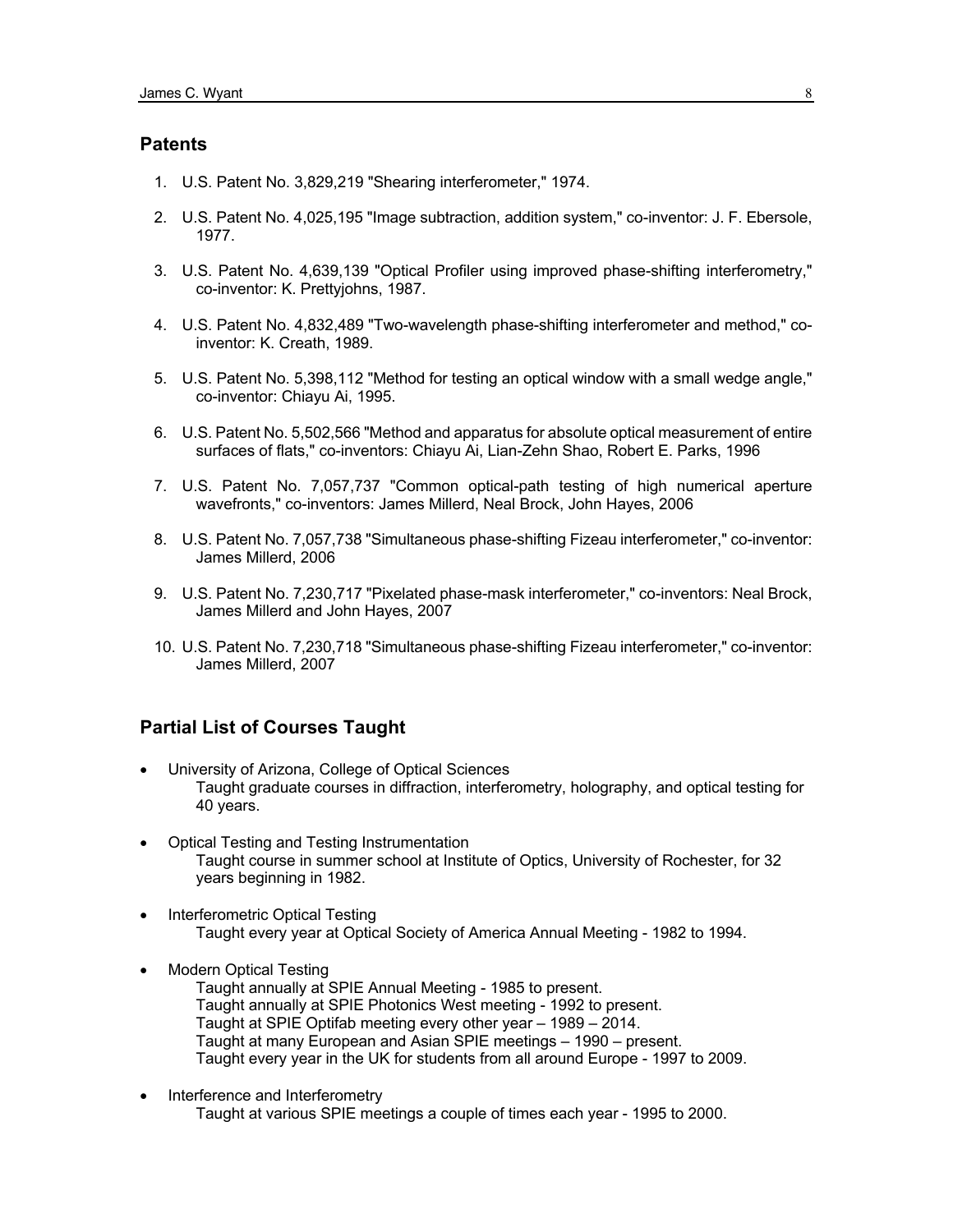## **Student Advisor**

Adviser of 34 graduated Ph.D. students

Adviser of 25 graduated MS students

## **Dissertations of Graduated Ph.D. Students**

# **Year Name and Title** 1978 William H. Swantner Optical Design of Coherent Optical Processor

- 1978 Chungte W. "Bill" Chen Design and fabrication of holographic elements
- 1979 Nobuhiko "Pooshan" Tamura Feedback systems for image acquisition and processing

#### 1980 Osuk Kwon Infrared interferometric systems

- 1980 John S. Loomis Applications of computer-generated holograms in optical testing
- 1980 Lawrence F. Rubin Scatterplate interferometry
- 1980 Richard N. Shagam Heterodyne interferometric and moiré test methods for surface measurements
- 1982 Elliott G. Eichen Speckle measurements with a CCD array: Applications to speckle reduction
- 1982 Cheol J. Kim Polynomial fit of interferograms
- 1982 Christ L. Koliopoulos Interferometric optical phase measurement techniques
- 1982 Ken Womack Traditional and synchronous convolution methods for processing fringe pattern images
- 1984 John B. Hayes Linear methods of computer controlled optical figuring
- 1984 Sin-Sang "Phil" Lam Real-time two-wavelength holographic interferometry with a Bi12SiO20 crystal
- 1985 Yeou-Yen Cheng Multiple-wavelength phase-shifting interferometry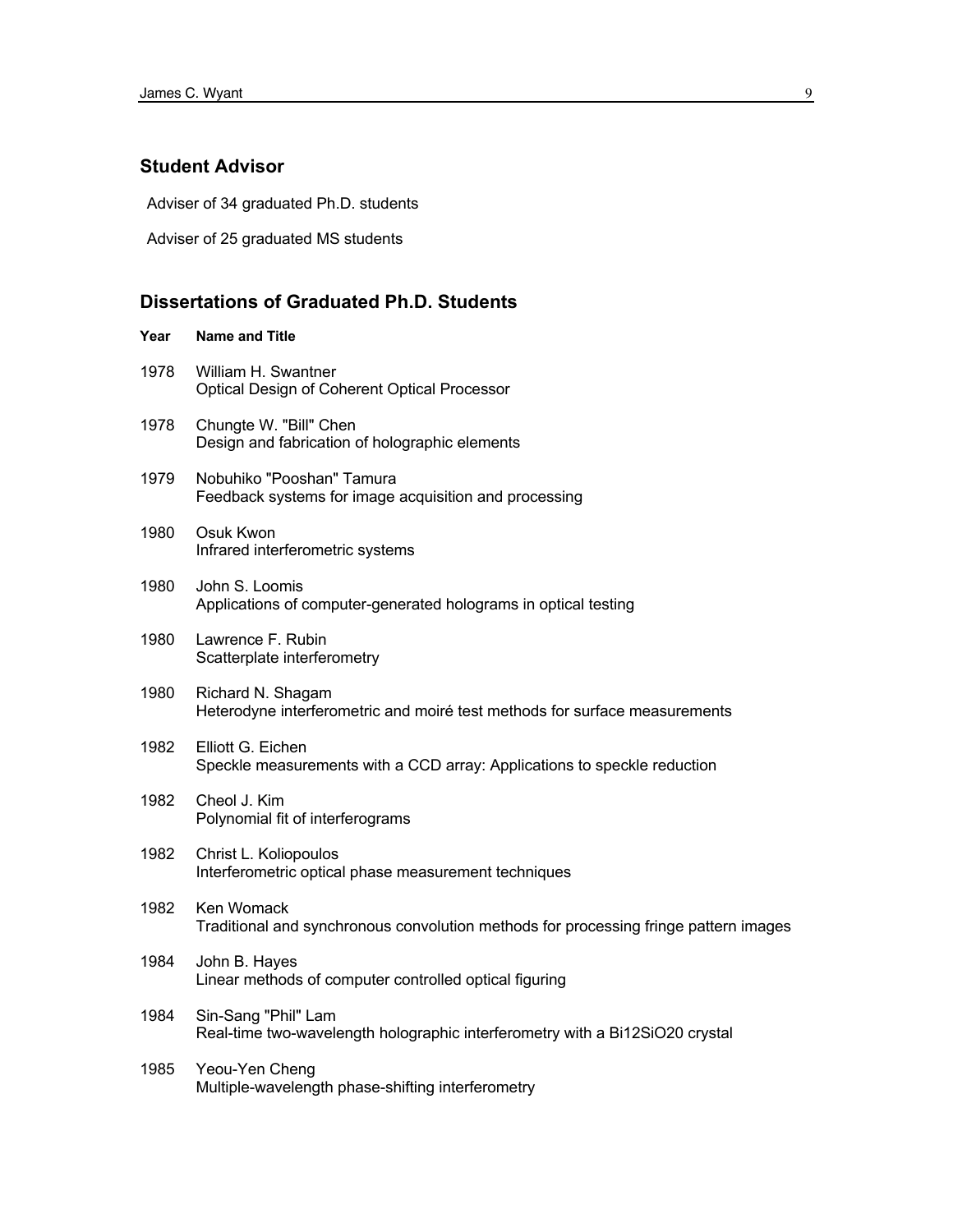| 1985 | Katherine Creath<br>Digital speckle-pattern interferometry                                                                                        |
|------|---------------------------------------------------------------------------------------------------------------------------------------------------|
| 1987 | Chiayu Ai<br>Phase measurement accuracy limitation in phase-shifting interferometry                                                               |
| 1987 | Russell Chipman<br>Polarization aberrations                                                                                                       |
| 1987 | Donald K. Cohen<br>Analysis of methods for detecting focus error in optical data storage systems                                                  |
| 1988 | Eugene R. Cochran III<br>Extending the measurement range of an optical surface profiler                                                           |
| 1988 | Scott L. Devore<br>Analysis and measurement of optical disk drive functions                                                                       |
| 1992 | Walter G. Hahn<br>Optical measurement of surface profiles of silicon dioxide films on silicon substrates and<br>carbon coatings on magnetic disks |
| 1994 | Joseph G. Ambrose<br>Deconvolution of lateral shear interferograms                                                                                |
| 1998 | Erik L. Novak<br>Measurement and analysis optimization of large aperture laser Fizeau interferometer                                              |
| 1999 | <b>Conrad Wells</b><br>Phase-shifting interferometric imaging ellipsometer                                                                        |
| 2000 | Akiko Harasaki<br>Improved vertical scanning interferometry                                                                                       |
| 2000 | <b>Michael North-Morris</b><br>Phase-shifting birefringent scatterplate interferometer                                                            |
| 2003 | Mark Neal<br>Polarization phase-shifting point-diffraction interferometer                                                                         |
| 2003 | Jay Van Delden<br>Principles and measurement of polarized light: A novel interferometric approach                                                 |
| 2004 | <b>Babak Saif</b><br>Simultaneous phase shifted digital speckle pattern interferometry                                                            |
| 2005 | <b>Matt Novak</b><br>Micropolarizer phase-shifting array for use in dynamic interferometry                                                        |
| 2006 | <b>Bradley Kimbrough</b><br>Path Matched Vibration Insensitive Fizeau Interferometer                                                              |
| 2009 | Peter H. Smith<br>Water at the Phoenix Landing Site                                                                                               |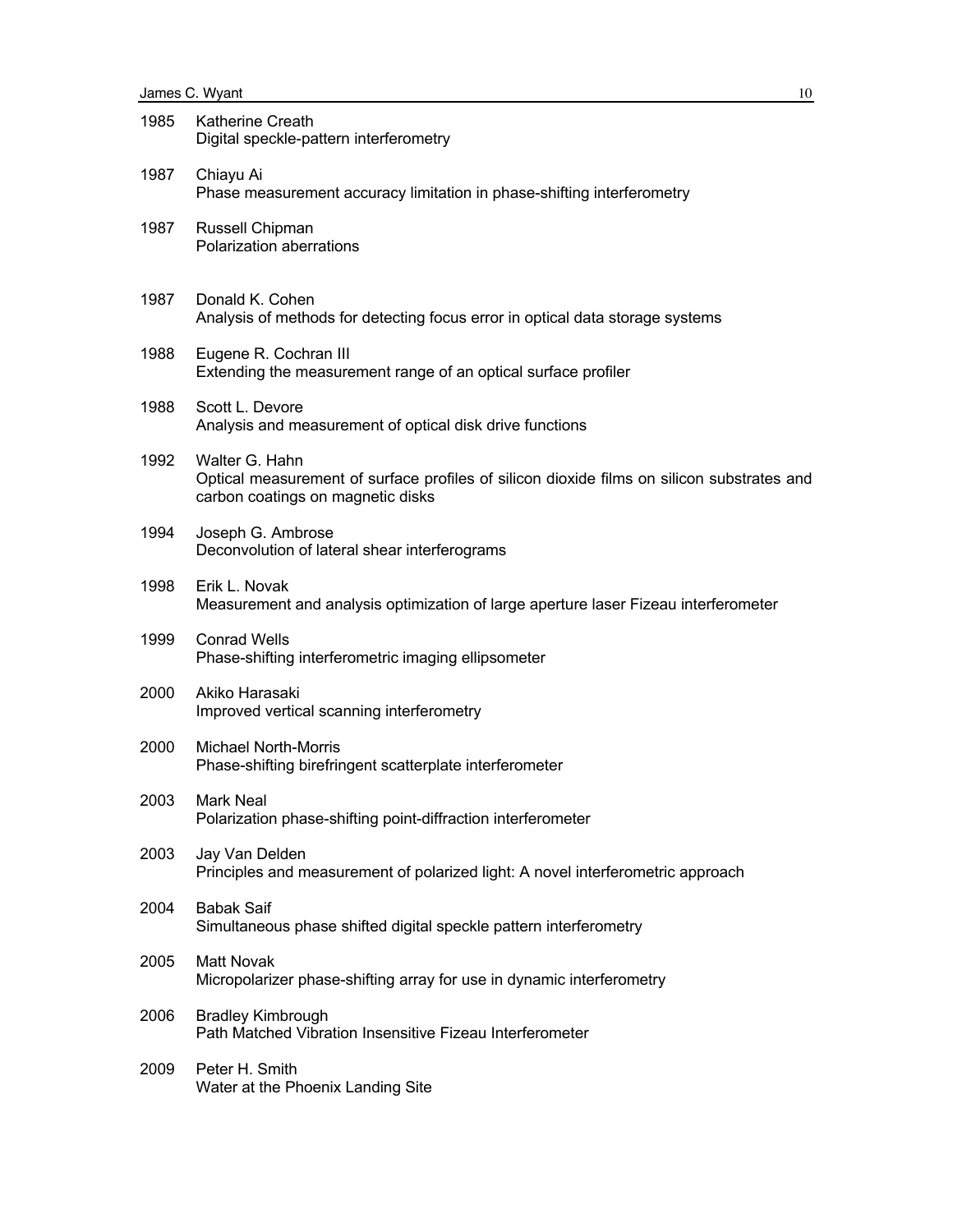- 2012 Joshua Thomas Wiersma Pixelated Mask Polarization Based Spatial Carrier Interference Microscopy
- 2013 Goldie Goldstein Smart Temporal Phase Unwrapping for Biological Objects

## **Selected Publications**

- 1. James C. Wyant and M. Parker Givens, "Effect of the photographic gamma on the luminance of hologram reconstructions," J. Opt. Soc. Am. **58**(3), 357–361, Mar. 1968.
- 2. James C. Wyant and M. Parker Givens, "Effects of photographic gamma on hologram reconstructions," J. Opt. Soc. Am. **59**(12), 1650–1658, Dec. 1969.
- 3. J. C. Wyant and M. P. Givens, "Undesired light in a reconstructed hologram image caused by the nonlinearity of the photographic process," Appl. Opt. **9**(4), 810–814, Apr. 1970.
- 4. J. C. Wyant and A. J. MacGovern, "Computer generated holograms for testing aspheric optical elements," in Applications of Holography, Laboratoire de Physique Generale et Optique, Universite de Besancon, Besancon, France, 1970.
- 5. A. J. MacGovern and J. C. Wyant, "Computer generated holograms for testing optical elements," Appl. Opt. **10**(3), 619–624, Mar. 1971.
- 6. J. C. Wyant, "Testing aspherics using two-wavelength holography," Appl. Opt **10**(9), 2113–2118, Sept. 1971.
- 7. J. C. Wyant and V. P. Bennett, "Using computer generated holograms to test aspheric wavefronts," Appl. Opt. **11**(12):2833–2839, Dec. 1972.
- 8. J. C. Wyant, "Double frequency grating lateral shear interferometer," Appl. Opt. **12**(9), 2057–2060, Sept. 1973.
- 9. J. C. Wyant, "White Light Extended Source Shearing Interferometer," Appl. Opt. **13**(1), 200–202, Jan. 1974.
- 10. J. C. Wyant, P. K. O'Neill, and A. J. MacGovern, "Interferometric method of measuring plotter distortion," Appl. Opt. **11**(7), 1549–1551, July 1974.
- 11. P. Hariharan, W. H. Steel and J. C. Wyant, "Double grating interferometer with variable lateral shear," Opt. Comm. **11**(3), 317–320, July 1974.
- 12. John W. Hardy, Julius Feinleib, and James C. Wyant, "Real time phase correction of optical imaging systems," OSA Topical Meeting on Opt. Propagation through Turbulence, Boulder, Colorado, July 1974.
- 13. J. C. Wyant, "Holographic testing of aspheric optical elements," pp. 643-664 in Proceedings of the Ninth Congress of the International Commission for Optics, National Academy of Science, Washington, D.C., 1974.
- 14. J. F. Ebersole and J. C. Wyant, "Collimated light acousto-optic lateral shearing interferometer," Appl. Opt. **13**(5), 1004–1005, May 1974.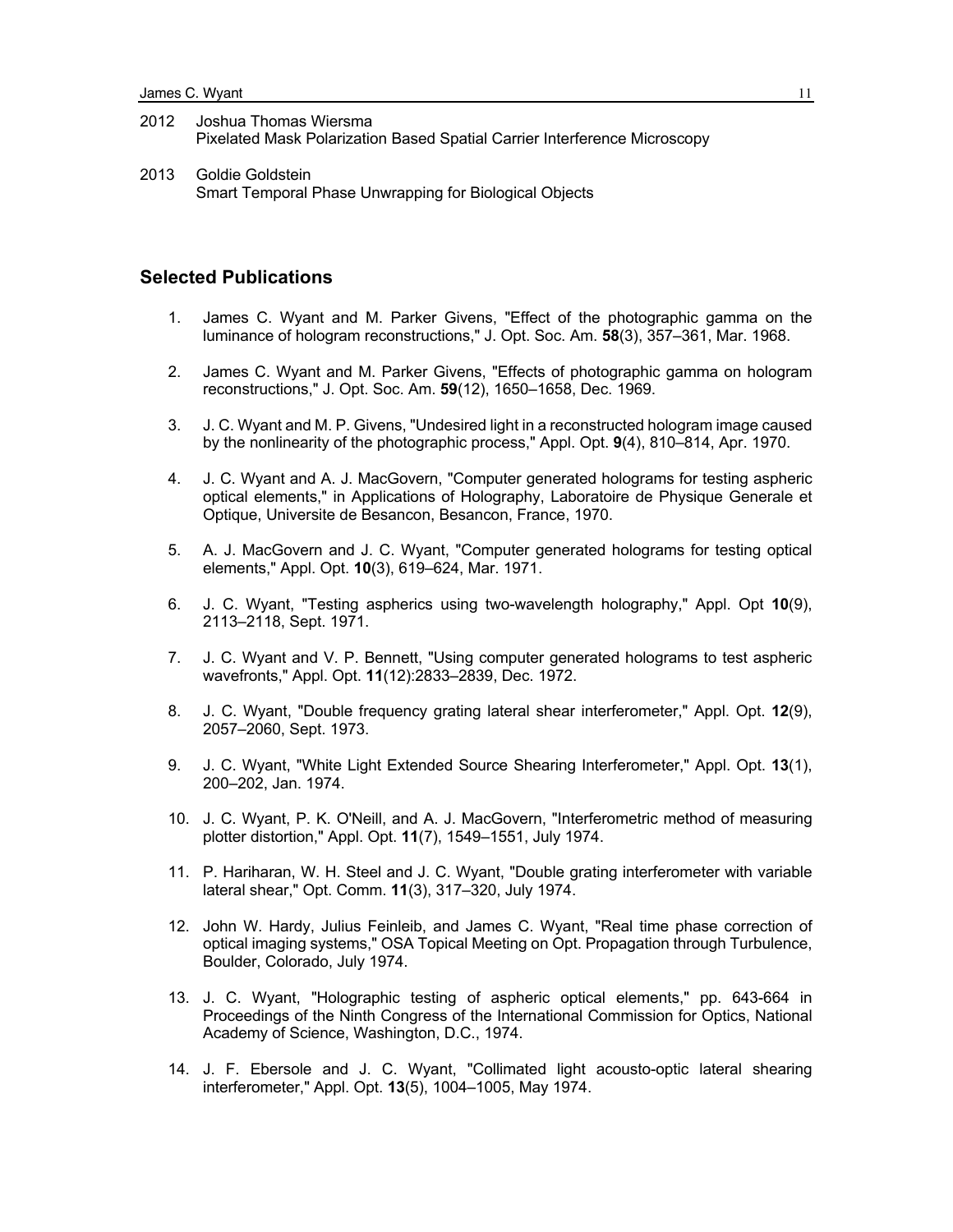- 15. J. C. Wyant and P. K. O'Neill, "Computer generated hologram: null lens test of aspheric wavefronts," Appl. Opt. **13**(12), 2762–2765, Dec. 1974.
- 16. M. P. Rimmer and J. C. Wyant, "Evaluation of large aberrations using a lateral-shear interferometer having variable shear," Appl. Opt. **14**(1), 142–150, Jan. 1975.
- 17. J. C. Wyant, "Rotating diffraction grating laser beam scanner," Appl. Opt. **14**(5): 1057– 1058, May 1975.
- 18. J. C. Wyant, "Optical gauging principles," Proceedings of the SPIE Meeting on Solving Quality Control and Reliability Problems with Optics, May 15–16, 1975.
- 19. J. C. Wyant, "Imaging in astronomy," Optical Society of America Technical Digest, June 18–21, 1975.
- 20. J. C. Wyant and F. D. Smith, "Interferometer for measuring power distribution of ophthalmic lenses," Appl. Opt. **14**(7), 1607–1612, July 1975.
- 21. J. C. Wyant, "OTF measurements with a white light source: an interferometric technique," Appl. Opt. **14**(7), 1613–1615, July 1975.
- 22. J. C. Wyant, "Holographic applications," Guest Editorial, Opt. Eng. **14**(5), 381–382, Sept.- Oct. 1975.
- 23. J. C. Wyant, "Imaging in astronomy," Appl. Opt. **14**(10), 2322, Oct. 1975.
- 24. J. C. Wyant, "Use of an ac heterodyne lateral shear interferometer with real- time wavefront corrections systems," Appl. Opt. **14**(11), 2622–2626, Nov. 1975.
- 25. Poohsan N. Tamura and James C. Wyant, "On-axis coherent optical feedback system for image processing," Proc. SPIE **74**: 57–61, 1976.
- 26. J. C. Wyant, book review of Principles of Holography, 2nd Ed. J. Opt. Soc. Am. **66**(4): 396, Apr. 1976.
- 27. J. F. Ebersole and J. C. Wyant, "Real-time optical subtraction of photographic imagery for difference detection," Appl. Opt. **15**(4):871–876, Apr. 1976.
- 28. J. C. Wyant, "Sensors for adaptive optics," Laser Focus **12**(9):35–40, Sept. 1976.
- 29. D. A. Thomas and J. C. Wyant, "High efficiency grating lateral shear interferometer" (short communication), Opt. Eng. **15**(5), 477–478, Sept.-Oct. 1976.
- 30. J. C. Wyant, "A simple interferometric MTF instrument," Opt. Commun. **19**(1):120–121, Oct. 1976.
- 31. J. C. Wyant, Ed., Proceedings of the SPIE National Seminars on Imaging Through the Atmosphere, **75** (meeting held March 22–23, 1976, Reston, Va.).
- 32. P. N. Tamura and J. C. Wyant, "Matrix multiplication using coherent optical techniques," Proc. SPIE **83**, 97–104 (1977).
- 33. D. A. Thomas and J. C. Wyant, "Determination of the dihedral angle errors of a corner cube from its Twyman-Green interferogram," J. Opt. Soc. Am. **67**(4), 467–472, April 1977.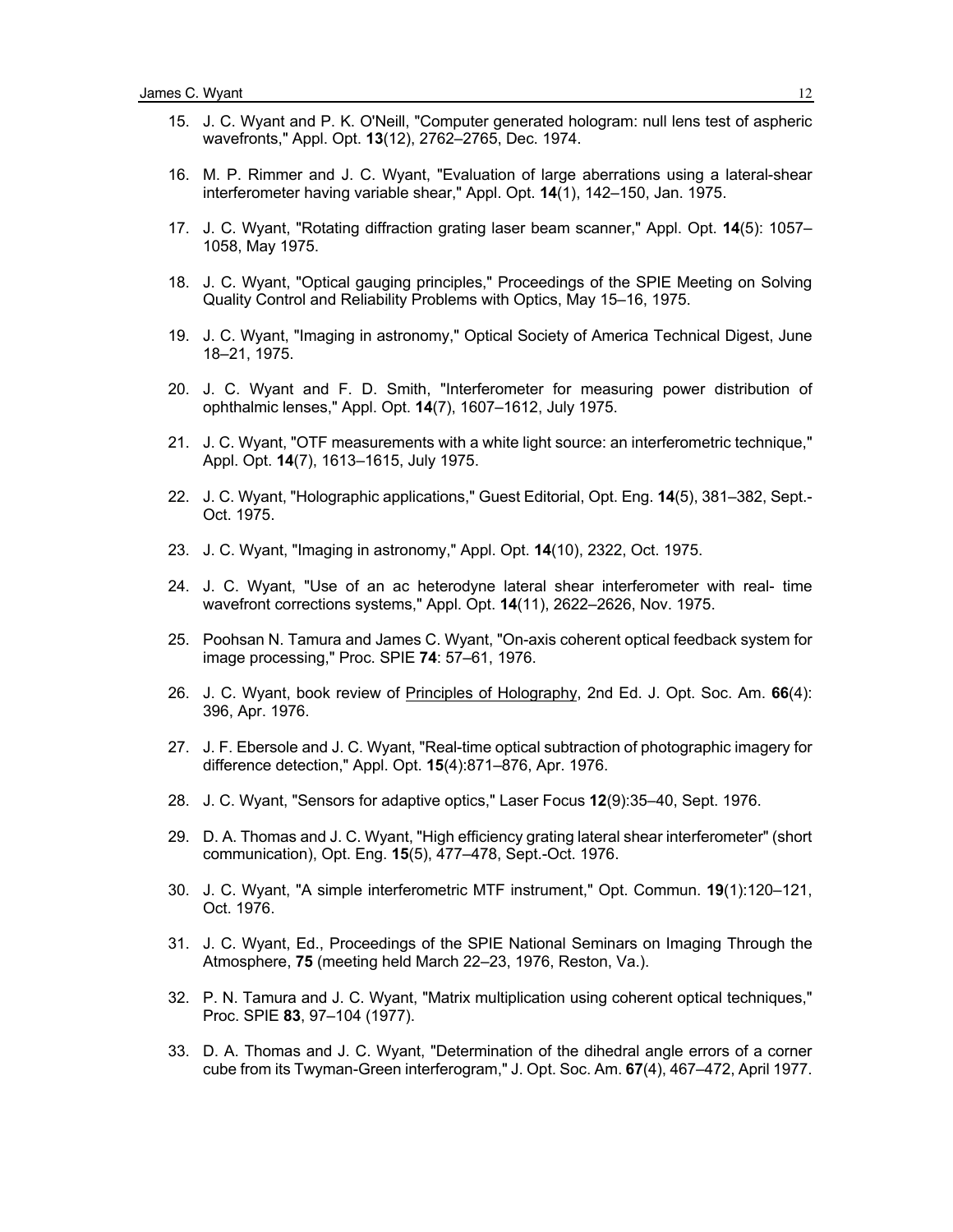- 34. R. Shagam, R. Sladky and J. C. Wyant, "Optical figure inspection of diamond turned metal mirrors," Opt. Eng. **16**(4): 375–380, July–Aug. 1977.
- 35. J. C. Wyant "Guest editorial: metal optics," Opt. Eng. **19**(4): 319, July–Aug. 1977.
- 36. J. C. Wyant "Image blur for rainbow holograms," Optics Letters, **1**(4): 130–132, October 1977.
- 37. J. C. Wyant, "Speckle," pp. 395-397 in McGraw Yearbook of Science and Technology, McGraw Hill, New York, 1977.
- 38. James C. Wyant, "Fringe localization," Appl. Opt. **19**(12), 1853, 15 June 1978.
- 39. C. Koliopoulos, O. Kwon, R. Shagam, J. C. Wyant and C. R. Hayslett, "Infrared pointdiffraction interferometer," Opt. Lett. **3**(3),118–120, Sept. 1978.
- 40. R. N. Shagam and J. C. Wyant, "Optical frequency shifter for heterodyne interferometers using multiple rotating polarization retarders," Appl. Opt. **17**(19): 3034–3035, Oct. 1978.
- 41. James C. Wyant and Richard N. Shagam, "Use of electronic phase measurement techniques in optical testing," Proceedings of ICO-II Conference, Madrid, Spain, pp. 659– 662, 1978.
- 42. James C. Wyant, "Interferometric optical testing: past, present and future," Proc. SPIE **192**, 2–5,1979.
- 43. Osuk Kwon, James C. Wyant and C. R. Hayslett, "Long-wavelength interferometer in the optical shop," Proc. SPIE **192**, 88–92,1979.
- 44. K. H. Womack, J. A. Jonas, C. Koliopoulos, K. L. Underwood, James C. Wyant, John S. Loomis, and C. R. Hayslett, "A microprocessor-based instrument for analyzing video interferograms," Proc. SPIE **192**, 134–139,1979.
- 45. Kang M. Leung, T. C. Lee, E. Bernal and James C. Wyant, "Two-wavelength contouring with the automated thermoplastic holographic camera," Proc. SPIE **192**, 184–189,1979.
- 46. James C. Wyant, "Optical engineering," Encyclopedia Britannica 1979 Yearbook of Science and the Future, pp. 364–367, 1979.
- 47. Osuk Kwon, J. C. Wyant, and C. R. Hayslett, "10.6 micrometer interferometric testing of infrared optics and aspherics," Proc. SPIE **190**, 99–102, 1979.
- 48. James C. Wyant, "Recent investigations of interferometry and applications to optical testing," Proc. SPIE **190**, 507–511, 1979.
- 49. J. C. Wyant, review of Handbook of Optics, Rev. Sci. Instr. **50**(20), 266, Feb. 1979.
- 50. J. C. Wyant, review of Holographic Interferometry, Appl. Opt. **18**(18), 3155, Sept. 1979.
- 51. Lawrence F. Rubin and James C. Wyant, "Energy distribution in a scatter-plate interferometer," J. Opt. Soc. Am. **69**(9), 1305–1308, Sept. 1979.
- 52. James C. Wyant, "Precision optical testing," Science **206**(12), 168–172, Oct. 1979 (invited paper).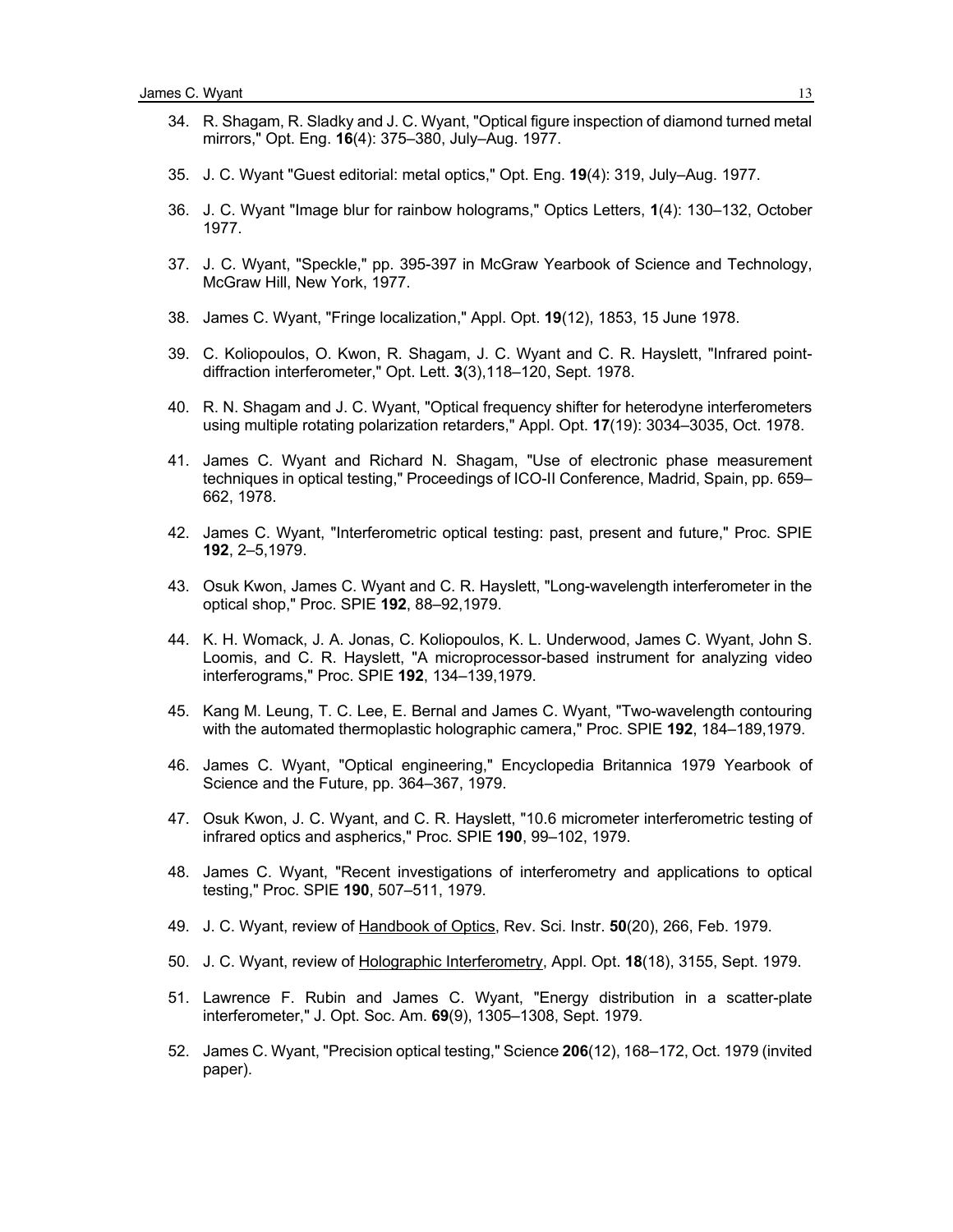- 53. Osuk Kwon, J. C. Wyant and C. R. Hayslett, "Rough surface interferometry at 10.6 micron," Appl. Opt. 19(11):1862–1869, 1 June 1980.
- 54. J. C. Wyant, "Holography," in Encyclopedia of Physics, Addison-Wesley, Reading, Massachusetts, 1981.
- 55. J. C. Wyant, "Interferometry," McGraw-Hill Encyclopedia of Science, McGraw- Hill, New York, 1981.
- 56. J. C. Wyant, "Speckle," in McGraw-Hill Encyclopedia of Science, McGraw-Hill, New York, 1981.
- 57. John Hayes, K. L. Underwood, John L. Loomis, Robert E. Parks and James C. Wyant "Testing of nonlinear diamond-turned reflaxicons," Appl. Opt. **20**(2), 235–239, 15 Jan. 1981.
- 58. James C. Wyant, review of Applied Optics: A Guide to Optical Design, Vol. 2, J. Opt. Soc. Am. **71**(2): 205–206, Feb. 1981.
- 59. James C. Wyant and Chris L. Koliopoulos, "Phase measurement system for adaptive optics," Agard Conference Proceedings No. **300**, 1981 (invited paper).
- 60. James C. Wyant, "Use of symbolic math system to solve polarized light problems," Appl. Opt. **20**(19), 3321–3326, l Oct. 1981.
- 61. Elliot Eichen and J. C. Wyant, "High-gain holographic screens," Opt. Lett. **6**(11): 517–518, Nov. 1981.
- 62. James C. Wyant, review of Periodic Structures, Gratings and Moiré Patterns and Diffraction Phenomena, Medical Physics **9**(2): March–April 1982.
- 63. James C. Wyant, "Interferometric optical metrology: basic principles and new systems," Laser Focus **18**(5): 65–71, May 1982.
- 64. James C. Wyant, "3.8 micron Interferometry for testing coated optics," Proc. SPIE **325**, 144–148, 1982.
- 65. K. Underwood, J. C. Wyant, C. L. Koliopoulos, "Self-referencing wavefront sensor," Proc. SPIE **351**, 108–114, 1983.
- 66. K. Prettyjohns, S. DeVore, E. Dereniak, and J. C. Wyant, "Design and operation of a real time interferometer working at 3.8 micron," Proc. SPIE **429**, 142–147, 1983.
- 67. J. C. Wyant, C. L. Koliopoulos, B. Bhushan, and O. E. George, "An optical profilometer for surface characterization of magnetic media," ASLE Trans. **27**, 101–113 (1984).
- 68. P. Lam, J. D. Gaskill, and J. C. Wyant, "Two-wavelength holographic interferometer," Appl. Opt. **23**(18), 3079–3881 (1984).
- 69. Akira Ono and James C. Wyant, "Plotting error measurement in CGH using an improved interferometric method," Appl. Opt. **23**(21), 3905–3910 (1984).
- 70. J. C. Wyant, B. F. Oreb, and P. Hariharan, "Testing aspherics using two- wavelength holography: application of digital electronic techniques," Appl. Opt. **23**(22) 4020–4023 (1984).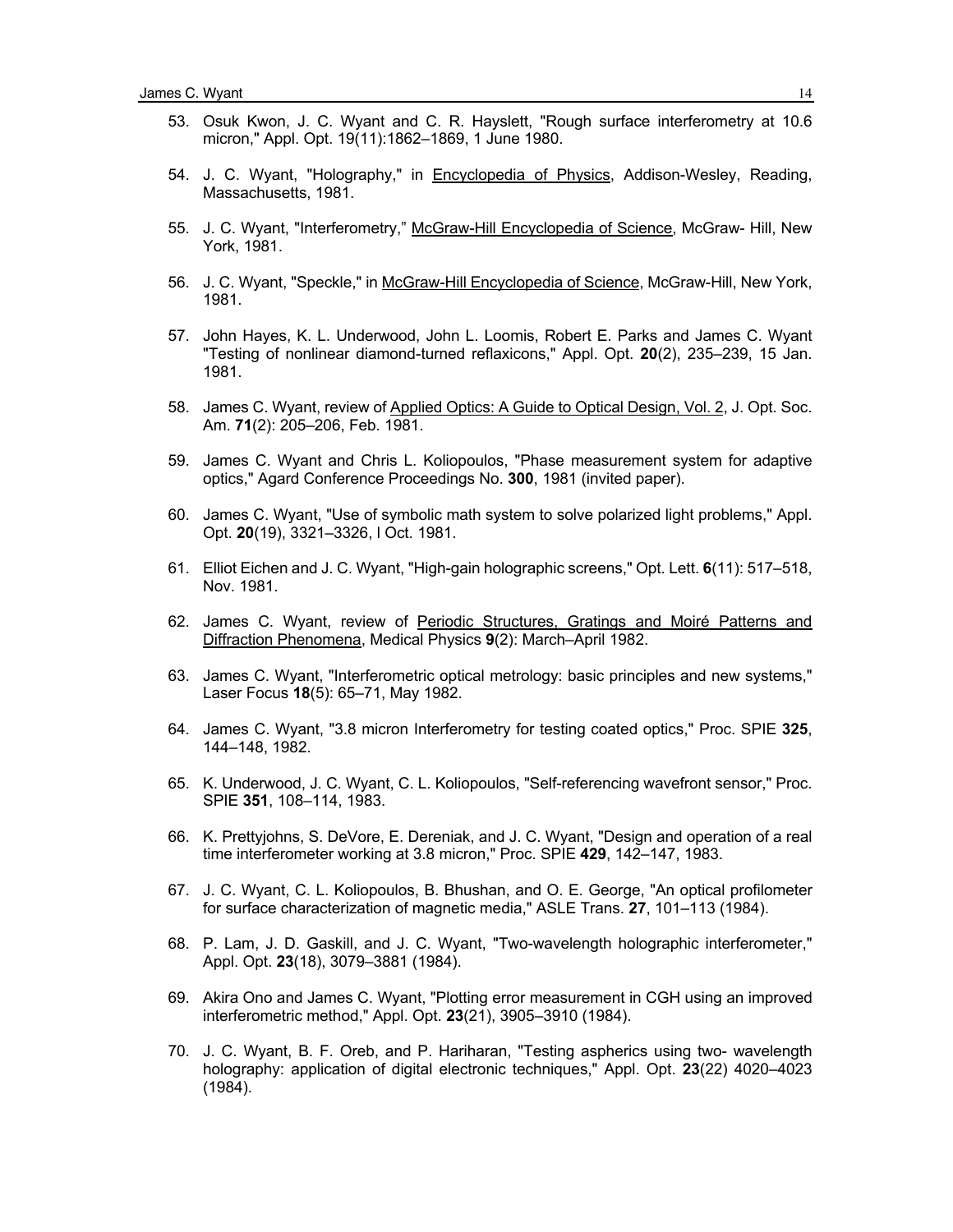- 71. Yeou-Yen Cheng and J. C. Wyant, "Two-wavelength phase shifting interferometry," Appl. Opt. **23**(24), 4539–4543 (1984).
- 72. J. C. Wyant, Review of Interferometry, Appl. Opt. **23**(13): 2222, 15 July 1984.
- 73. James C. Wyant, "Microprocessor analysis of interferometric optical testing data," Optics in Modern Science and Technology, ICO-13 Conference Digest, Sapporo, Japan, August 1984, pp. 184–185.
- 74. Yeou-Yen Cheng and James C. Wyant, "Multiple-wavelength phase-shifting interferometry," Appl. Opt. **24**(6), 804–807 (1985).
- 75. James C. Wyant, "Optical profilers for surface roughness" Proc. SPIE **525**,174–180, 1985.
- 76. Akira Ono and James C. Wyant, "Aspherical mirror testing using a CGH with small errors," Appl. Opt. **24**, 560–563 (1985).
- 77. Keith Prettyjohns, Eustace Dereniak, Scott DeVore, and James C. Wyant, "Direct phase measurement interferometer working at 3.8 mm" Appl. Opt. **24**, 2211–2216 (1985).
- 78. Y.-Y. Cheng and James C. Wyant, "Phase shifter calibration in phase-shifting interferometry," Appl. Opt. **24**, 3049–3052 (1985).
- 79. M. W. Chang, C. P. Hu, P. S. Lam, and James C. Wyant, "High precision deformation measurement by digital phase shifting holographic interferometry," Appl. Opt. **24**, 3780– 3783 (1985).
- 80. B. Bhushan, J. C. Wyant, and C. L. Koliopoulos, "Measurement of surface topography of magnetic tapes by Mirau Interferometry" Appl. Opt. **24**, 1489–1497 (1985).
- 81. E. L. Church, T. V. Vorburger, and J. C. Wyant, "Direct comparison of mechanical and optical measurements of finish of precision machined optical surfaces," Opt. Eng. **24**(3) 388–395 (1985).
- 82. K. Creath, Y.-Y. Cheng, and J. C. Wyant, "Contouring aspheric surfaces using twowavelength phase-shifting interferometry," Optica Acta **32**(12):1455–1464 (1985). (invited paper).
- 83. James C. Wyant and Katherine Creath, "Recent advances in interferometric optical testing," Laser Focus/Electro Optics, November 1985.
- 84. Ming Chang, Ching-Piao Hu, and James C. Wyant, "Phase shifting holographic interferometry," Proc. SPIE **599**, 149–153 (1985).
- 85. J. C. Wyant, C. L. Koliopoulos, B. Bhushan, and D. Basila, "Development of a threedimensional noncontact digital profiler," Trans. ASME J. Tribology **108**(1), 1–8 (1986).
- 86. Gudmunn A. Slettemoen and James C. Wyant, "Maximal fraction of acceptable measurements in phase-shifting speckle interferometry: a theoretical study," J. Opt. Soc Am. A. **3**(2), 210–214, Feb. 1986.
- 87. James C. Wyant, "Interferometry for three-dimensional sensing," Test and Meas. World: 66–71, April 1986.
- 88. James C. Wyant and Katherine Creath, review of Optical Holography, Appl. Opt. **25**, 225 (1986).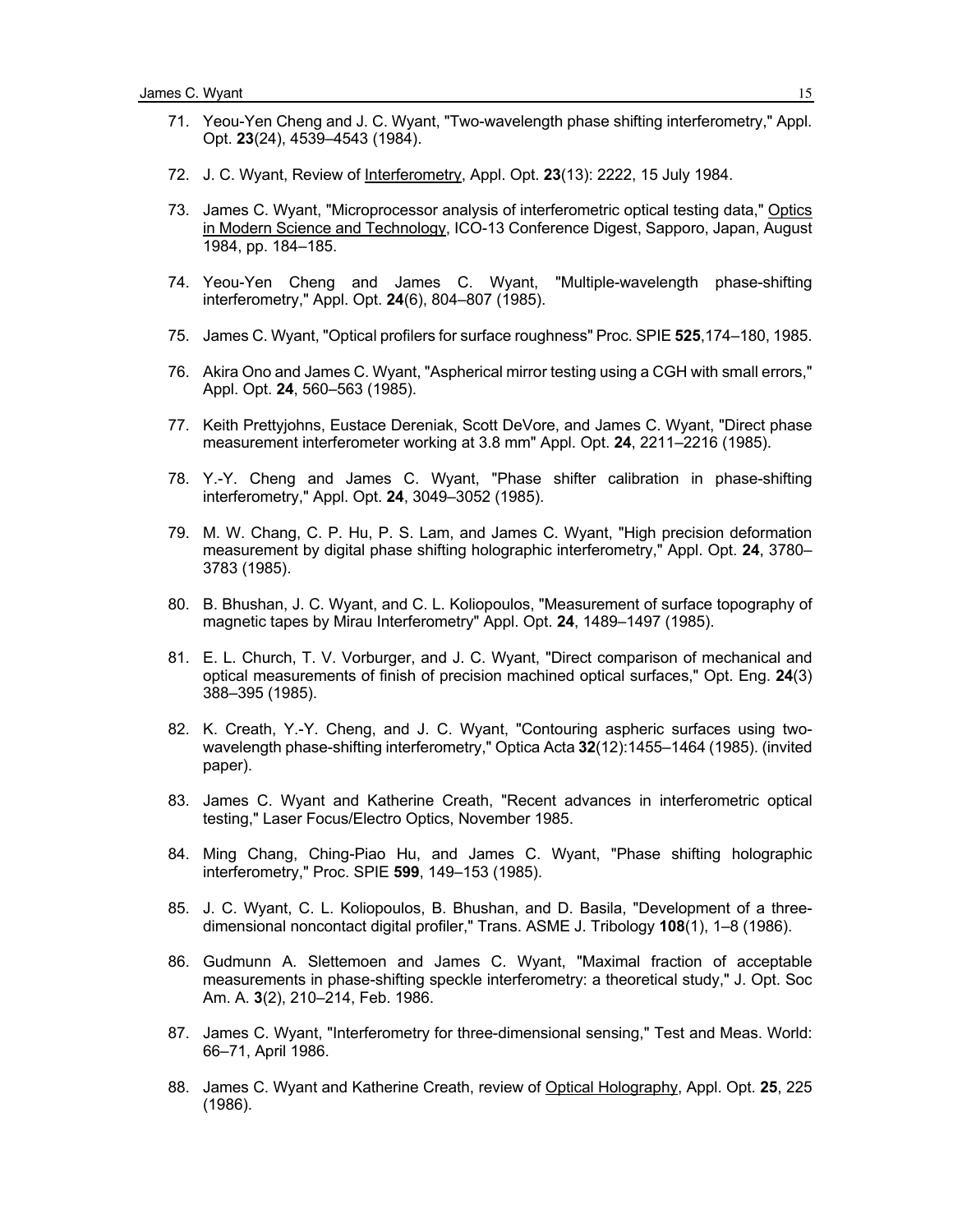- 89. Katherine Creath and James C. Wyant, "Direct phase measurement of aspheric surface contours," Proc. SPIE **645**, 101–106 (1986).
- 90. James C. Wyant and Keith N. Prettyjohns, "Three-dimensional surface metrology using a computer controlled non-contact instrument," Proc. SPIE **661**, 29–295 (1986).
- 91. E. R. Cochran and J. C. Wyant, "Longscan surface profile measurements using a phasemodulated Mirau interferometer," Proc. SPIE **680**, 112–117 (1986).
- 92. K. Creath and J.C. Wyant, "From angstroms to microns: extending the measurement range of optical profilers," OSA Fabrication and Testing Technical Digest, 137–141 (Seattle, Washington, October 1986).
- 93. James C. Wyant, Katherine Creath, and Keith N. Prettyjohns, "Surface roughness measurements using a computer-controlled non-contact optical instrument," Proc. 2nd International Machine Tool Engineering Conf. (IMEC), Kobe, Japan, Nov. 1986. (invited paper).
- 94. James C. Wyant, "Interferometric testing of aspheric surfaces," Proc. SPIE **816**, 19–39 (1987).
- 95. K. Creath and J. C. Wyant, "Aspheric testing using phase-shifting interferometry", Proc. 14th Congress of the International Commission for Optics: 353–354, 1987. (Also listed as Proc. SPIE **813**, 1987).
- 96. T. Honda, J. Huang, J. Tsujiuchi, and J. C. Wyant, "Shape measurement of deep aspheric optical surfaces by radial shear interferometry," Proc. 14th Congress of the International Commission for Optics: 351–352, 1987. (Also listed as Proc. SPIE **813**, 1987).
- 97. K. Creath, S. L. DeVore, and J. C. Wyant, "Real-time phase-shifting holographic interferometry," OSA Optical Fabrication and Testing Digest **19**, 59–63, 1987.
- 98. Chiayu Ai and James C. Wyant, "Effect of piezoelectric transducer nonlinearity on phase shift interferometry," Appl. Opt. **26**, 1112–1116 (1987).
- 99. Chiayu Ai and James C. Wyant, "Effect of spurious reflection on phase shift interferometry," Appl. Opt. **27**, 3039–3045 (1988).
- 100. K. Creath and J. C. Wyant, "Measurement of ultraprecision components using non-contact interferometry based instrumentation, Ultraprecision in Manufacturing Engineering (Proc. of the International Congress on Ultraprecision Technology, Aachen, W. Germany, May, 1988), edited by M. Weck and R. Hartel (Springer-Verlag, Berlin, 1988), pp.287–302.
- 101. K. Creath and J. C. Wyant, "Comparison of interferometric contouring techniques," Proc. SPIE **954**: 174–182, 1988.
- 102. K. Creath and J. C. Wyant, "Interferometric measurement of the roughness of machined parts," Proc. SPIE **954**, 246–251,1988.
- 103. Bhushan, B., Wyant, J. C. and Meiling, J., "A New Three-Dimensional Noncontact Digital Optical Profiler," *Wear*, **122**, 1988, pp. 301–312.
- 104. James C. Wyant, review of Optical Metrology, IEEE J. Quantum Electronics **24**, 586–586 (1988).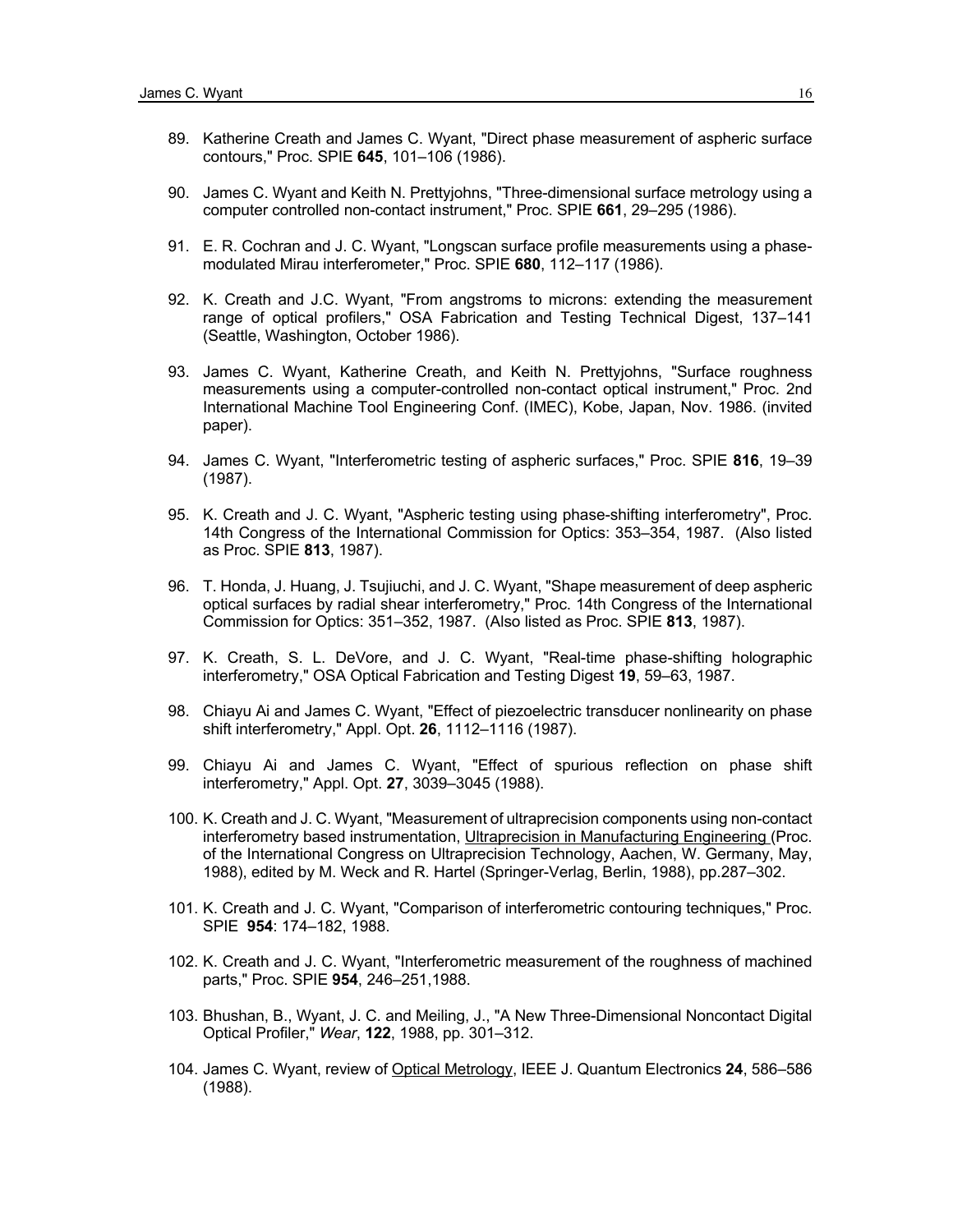- 105. James C. Wyant, "Adaptive Optics," Interferometry," and "Speckle," in Optics Source Book, edited by Sybil P. Parker (McGraw-Hill, New York, 1988), pp. 102–106, 142–151, 279–283.
- 106. K. Creath and J. C. Wyant, "Three-dimensional contouring using phase-measuring interferometry," Optical Sensing and Measurement, Proc. 7th Intern'l Congress on Appl. of Lasers and Electrooptics, ICALEO '88, edited by Aaron Gara (Springer-Verlag, New York, 1989), pp 3–12.
- 107. K. Creath and J. C. Wyant, "Absolute measurement of surface roughness," Appl. Opt. **29**(26), (Sept. 10, 1990).
- 108. K. Creath and J. C. Wyant, "Absolute measurement of spherical surfaces," Proc. SPIE **1332**(01), (1991). [invited]
- 109. J. C. Wyant and K. Creath, "Absolute measurement of surface roughness," Proc. 15th Congress of the ICO, 568–569 (1990). (Also listed as Proc. SPIE **1319**, (1990))
- 110. James C. Wyant, "Optical testers refine interferometry," Laser Focus World, 139–147, (January 1991). [invited]
- 111. James C. Wyant, "Absolute optical testing: better accuracy than the reference," Photonics Spectra, 97–101, (March 1991). [invited]
- 112. C. Wyant and K. Creath, "Advances in interferometric optical profiling," Proc. Metrology and Properties of Engineering Surfaces, 1–4 (1991). [invited]
- 113. Chiayu Ai and James C. Wyant, "Measurement of the inhomogeneity of a window", Opt. Eng. **30**(9) 1399–1404 (Sept. 1991).
- 114. Chiayu Ai and James C. Wyant, "Testing stress birefringence of an optical window," Proc. SPIE 1531:165–172, (1992).
- 115. Jay Jahanmir and J. C. Wyant, "Comparison of surface roughness measured with an optical profiler and a scanning probe microscope," Proc. SPIE **1720**, 111–118, (1992). [invited]
- 116. Katherine Creath and James C. Wyant, "Testing spherical surfaces: a fast, quasi-absolute technique," Appl. Opt. **31**, 4350–4354 (1992).
- 117. C. Wyant and K. Creath, "Advances in interferometric optical profiling," Int. J. Mach. Tools Manufact. **32**, No.1/2, 5–10(1992). [invited]
- 118. Chiayu Ai and James C. Wyant, "Absolute testing of flats decomposed to even and odd functions," Proc. SPIE **1776**, 73–83, (1992).
- 119. James C. Wyant, review of Interferogram Analysis: Digital fringe pattern measurement techniques, Opt. Eng. **32**(11), 2987–2988 (Nov 1993).
- 120. Chiayu Ai and James C. Wyant, "Effect or retroreflection on a Fizeau phase-shifting interferometer," Appl. Opt. **32**, 3470–3478 (1993).
- 121. Chiayu Ai and James C. Wyant, "Absolute testing of flats by using even and odd functions," Appl. Opt. **32**, 4698–4705 (1993).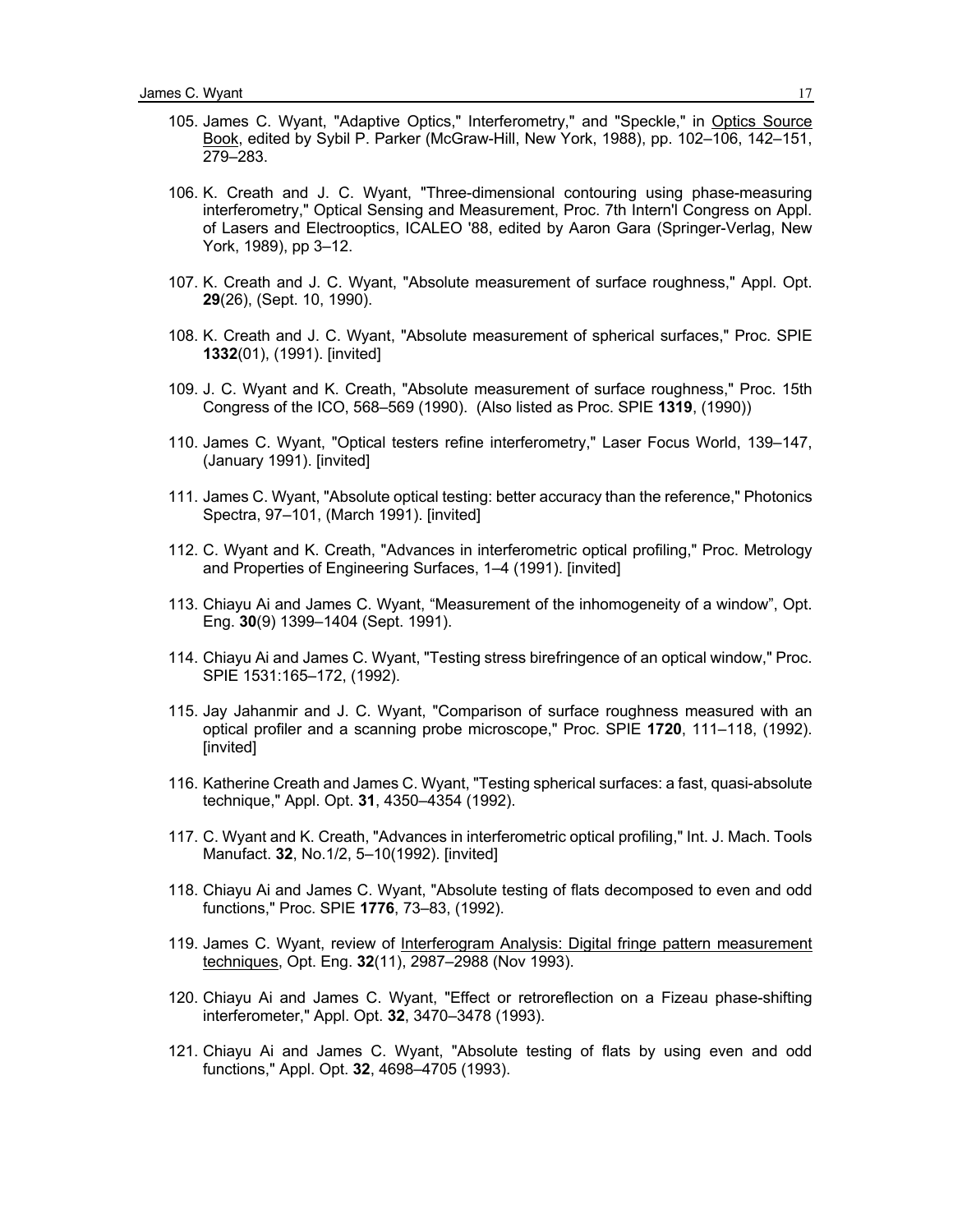- 122. Chiayu Ai and James C. Wyant, "Testing an optical window of a small wedge angle: effect of multiple reflections," Appl. Opt. **32**, 4904–4912 (1993).
- 123. Chiayu Ai and James C. Wyant, "Testing an optical window of a small wedge angle," Proc. SPIE **1994**, 102–110 (1994).
- 124. James C. Wyant, "Computerized interferometric measurement of surface microstructure," Proc. SPIE **2576**, 122–130 (1995).
- 125. James C. Wyant and Joanna Schmit, "Computerized interferometric measurement of surface microstructure", Proc. SPIE **2782**, 26–37 (1996).
- 126. Erik Novak, Chiayu Ai, and James C. Wyant "Optical resolution of phase measurements of laser Fizeau interferometer," Proc. SPIE **2870**, 545–552 (1996).
- 127. Joseph Lamb, James C. Wyant, etal "Optical and mechanical design considerations in the construction of a 24-in. phase-shifting interferometer," Proc. SPIE **047**, 415–426 (1997).
- 128. Conrad Wells and James C. Wyant "A Phase-shifting interferometric imaging ellipsometer," Proc. SPIE **3121**, 13–18 (1997).
- 129. Erik Novak, Chiayu Ai, and James C. Wyant "Transfer function characterization of laser Fizeau interferometer for high-spatial-frequency phase measurements," Proc. SPIE **3134**, 114–121 (1997).
- 130. Erik Novak, Chiayu Ai, and James C. Wyant "Errors caused by nearly parallel optical elements in a laser Fizeau interferometer utilizing strictly coherent imaging," Proc. SPIE **3134**, 456–460 (1997).
- 131. Conrad Wells and James C. Wyant "Fringe modulation characterization for a phaseshifting imaging ellipsometer," Proc. SPIE **3134**, 466–474 (1997).
- 132. James C. Wyant and Joanna Schmit, "Large field of view, high spatial resolution, surface measurements", Int. J. Mach Tools Manufact., **38**, 691–698 (1998). [invited]
- 133. Michael North-Morris, Jay van Deldon, and James C. Wyant, "Birefringent scatterplate phase-shifting interferometer," Proc. SPIE **3749**, 432–433 (1999).
- 134. Ritva A. M. Keski-Kuha, Pierre Y. Bely, Richard Burg, James H. Burge, Pamela S. Davila, Joseph M. Geary, John G. Hagopian, David N. Jacobson, Andrew E. Lowman, Steven A. Macenka, John D. Mangus, Charles M. Perrygo, David C. Redding, Babak N. Saif, W. Scott Smith, and James C. Wyant, "NGST OTA optical metrology instrumentation and conceptual approaches," Proc. SPIE **4013**, 826–835 (2000).
- 135. Michael North-Morris and James C. Wyant, "Phase-shifting scatterplate interferometer," Proc. SPIE **4231**, 59–66 (2000).
- 136. Akiko Harasaki and James C. Wyant, "Fringe modulation skewing effect in white-light vertical scanning interferometry," Appl. Opt. **39**, 2101–2106 (2000).
- 137. Akiko Harasaki, Joanna Schmit, and James C. Wyant, "Improved vertical-scanning interferometry," Appl. Opt. **39**, 2107–2115 (2000).
- 138. Akiko Harasaki, Joanna Schmit, and James C. Wyant, "Offset of coherent envelope position due to phase change on reflection," Appl. Opt. **40**, 2102–2106 (2001).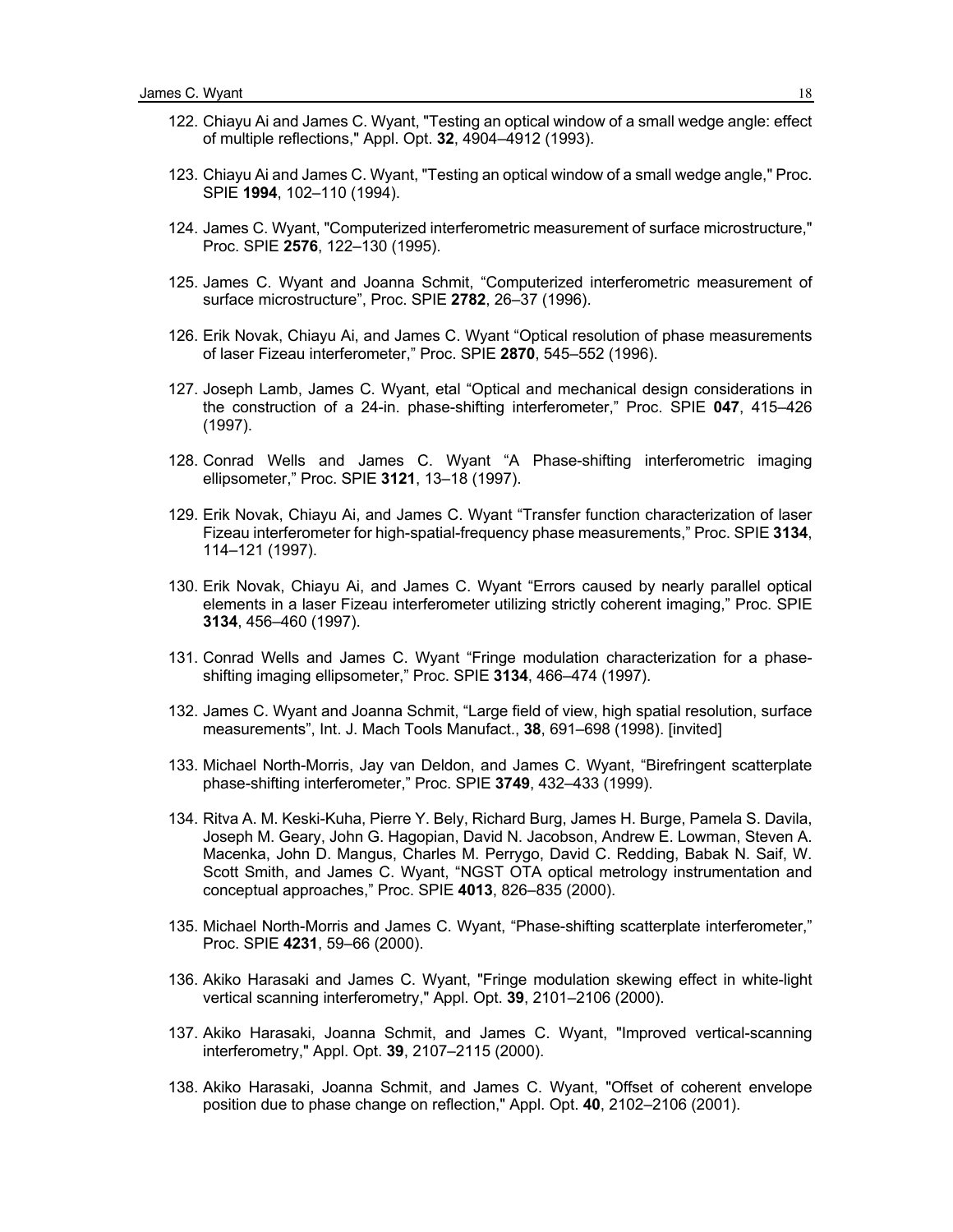- 139. James C. Wyant, "White light interferometry," Proc. SPIE **4737**, 98–107 (2002).
- 140. James C. Wyant, "Advances in Interferometric Metrology," Proc. SPIE **4927**, 154–162 (2002)
- 141. Michael B. North-Morris, Jay VanDelden, and James C. Wyant, "Phase-shifting birefringent scatterplate interferometer," Appl. Opt. **41**, 668–677 (2002).
- 142. James C. Wyant, "Dynamic Interferometry," Optics and Photonics News **14**, 36–41 (April 2003).
- 143. James E. Millerd, Neal J. Brock, John B. Hayes, and James C. Wyant, "Instantaneous phase-shift point-diffraction interferometer," Proc. SPIE **5531**, 264–272 (2004).
- 144. James E. Millerd, Neal J. Brock, John B. Hayes, Michael B. North-Morris, Matt Novak, and James C. Wyant, "Pixelated phase-mask dynamic interferometer," Proc. SPIE **5531**, 304–314 (2004).
- 145. James E. Millerd, Stephen J. Martinek, Neal J. Brock, John B. Hayes, and James C. Wyant, "Instantaneous phase-shift point-diffraction interferometer," Proc. SPIE **5380**, 422–429 (2004).
- 146. Babak N. Saif, James Millerd, Ritva Keski-Kuha, Lee Feinberg, and James C. Wyant, "Instantaneous phase-shifted speckle interferometer for measurement of large optical structures," Proc. SPIE **5494**, 152–162 (2004).
- 147. James Millerd, Neal Brock, John Hayes, Brad Kimbrough, Matt Novak, Michael North-Morris, and James C. Wyant, "Modern approaches in phase measuring metrology," Proc. SPIE **5856**, 14–22 (2005).
- 148. Neal Brock, John Hayes, Brad Kimbrough, James Millerd, Michael North-Morris, Matt Novak, and James C. Wyant, "Dynamic interferometry," Proc. SPIE **5875**, 58750F-1–10 (2005).
- 149. Matt Novak, James Millerd, Neal Brock, Michael North-Morris, John Hayes and James Wyant, "Analysis of a micropolarizer array-based simultaneous phase-shifting interferometer," Appl. Opt. **44**, 6861–6868 (2005).
- 150. James C. Wyant, "Advances in interferometric surface measurement," Proc. SPIE **6024**, 602401-1–11 (2006).
- 151. Brad Kimbrough, James Millerd, James Wyant, and John Hayes, "Low-coherence vibration insensitive Fizeau interferometer," Proc. SPIE **6292**, 62920F (2006).
- 152. James Millerd, Neal Brock, John Hayes, Brad Kimbrough, Michael North-Morris, James C. Wyant, "Vibration insensitive interferometry, Proc. SPIE **10567**, 105671P (27-30 June 2006) · doi: 10.1117/12.2308094.
- 153. R. N. Neal and James C. Wyant, "Polarization phase-shifting point-diffraction interferometer," Appl. Opt. **45**, 3463–3476 (2006).
- 154. James C. Wyant, "How to start up a start-up," Nature Photonics **1**, 301–302 (2007) (Invited paper).